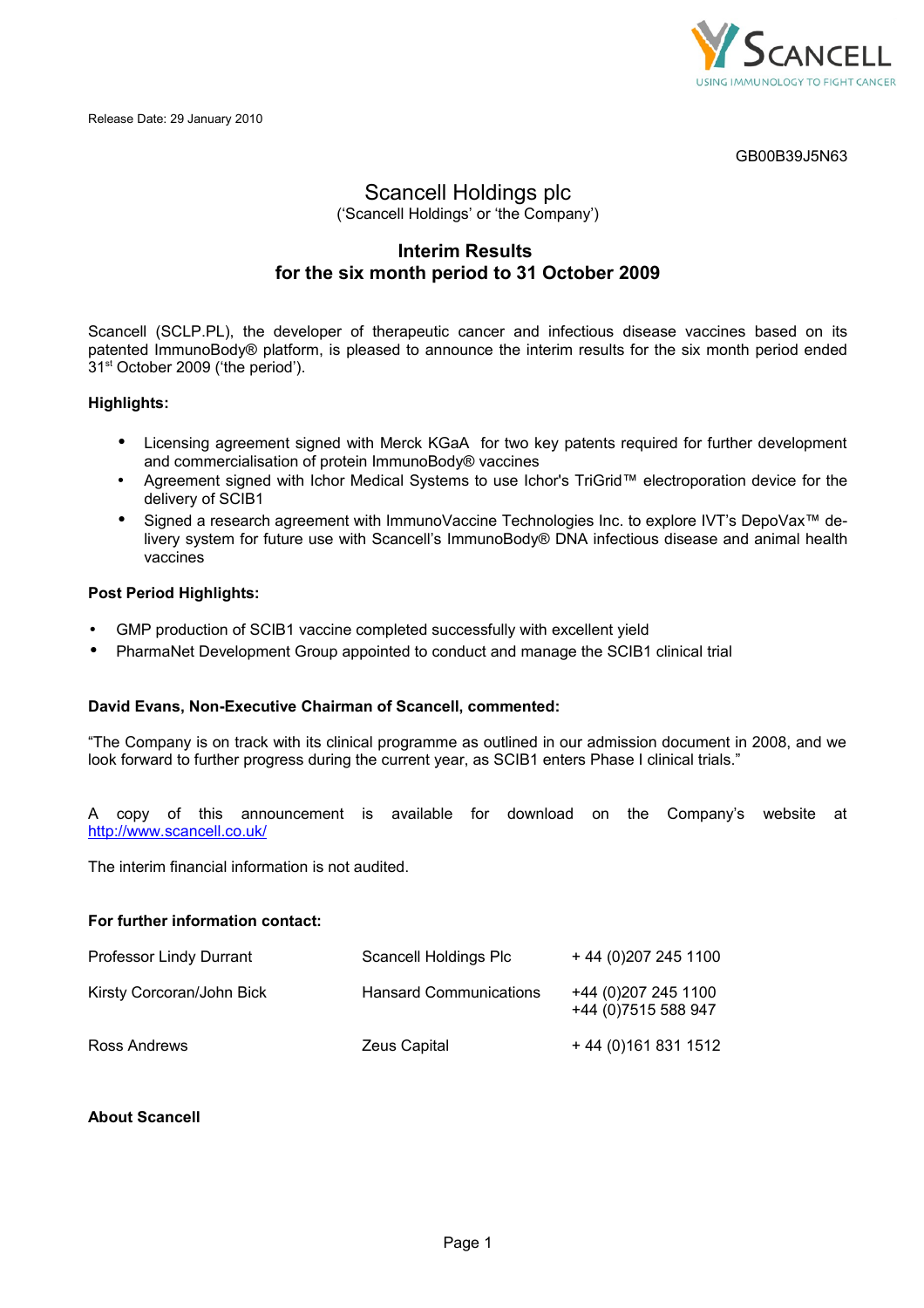

Scancell is developing novel therapeutic vaccines for the treatment of cancer and infectious diseases based on its groundbreaking ImmunoBody® technology platform. Scancell's first cancer vaccine SCIB1 is being developed for the treatment of melanoma and will enter clinical trials in early 2010.

Treating cancer by vaccination allows small non-toxic doses of a vaccine to be administered to a patient, stimulating an immune response. Effective cancer vaccines need to target dendritic cells to stimulate both parts of the cellular immune system; the helper cell system where inflammation is stimulated at the tumour site; and the cytotoxic T-lymphocyte or CTL response where immune system cells are primed to recognise and kill specific cells.

A limitation of many cancer vaccines currently in development is that they cannot specifically target dendritic cells in vivo. Several groups have demonstrated successful vaccination by growing dendritic cells ex vivo, pulsing them with tumour antigens and re-infusing them. However, this procedure is patient specific, time consuming and expensive. Scancell has developed its breakthrough patent protected ImmunoBody® technology to overcome these limitations.

An ImmunoBody® is a DNA vaccine encoding a human antibody or fusion protein engineered to express helper cell and CTL epitopes from tumour antigens over-expressed by cancer cells. Antibodies are ideal vectors for carrying T cell epitopes from tumour antigens as they can effectively target dendritic cells via their Fc receptors, allowing efficient stimulation of high avidity and high frequency helper and CTL responses.

The ImmunoBody® technology can be adapted to provide the basis for treating any tumour type and may also be of potential utility in the development of vaccines against hepatitis, HIV and other chronic infectious diseases.

### **Overview:**

During the period Scancell has continued on course towards its target of starting Phase I clinical trials with its first therapeutic cancer vaccine for melanoma, SCIB1, during H1 2010. The Company is pleased to have completed the Good Manufacturing Practice ('GMP') manufacture of its SCIB1 vaccine on schedule, and is delighted to have appointed a leading clinical research organisation ('CRO') to manage the clinical trial.

### **Financial:**

### *Profit and Loss Account*

The Company made an overall operating loss for the period of £629,788 (2008: £263,929), reflecting the increased costs of its development programme as outlined in further detail below.

Interest receivable amounted to £1,782 (2008: £23,978), reflecting both reduced cash balances and lower prevailing interest rates.

The tax credit of £33,876 (2008: £21,825), reflected the higher level of development expenditure qualifying for R&D tax credit.

The overall loss for the period was £594,130 (2008: £ 218,126).

### *Balance Sheet*

The cash at bank at the period end was £1,104,229 (2008: £2,220,479).

### **ImmunoBody® Platform progress:**

The Company is pleased to report that it has continued to advance and develop its core technology, the ImmunoBody® Platform during the period. SCIB1, Scancell's lead ImmunoBody® product, is a melanoma vaccine that has repeatedly shown good anti-tumour effects in animal studies.

Scancell's patent-protected ImmunoBody® vaccines overcome the current limitations of most cancer vaccines by generating the high-avidity T-cells that kill cancer cells. The Immunobody® platform technology can be adapted to provide the basis for treating any tumour type. It may also be utilised in the development of vaccines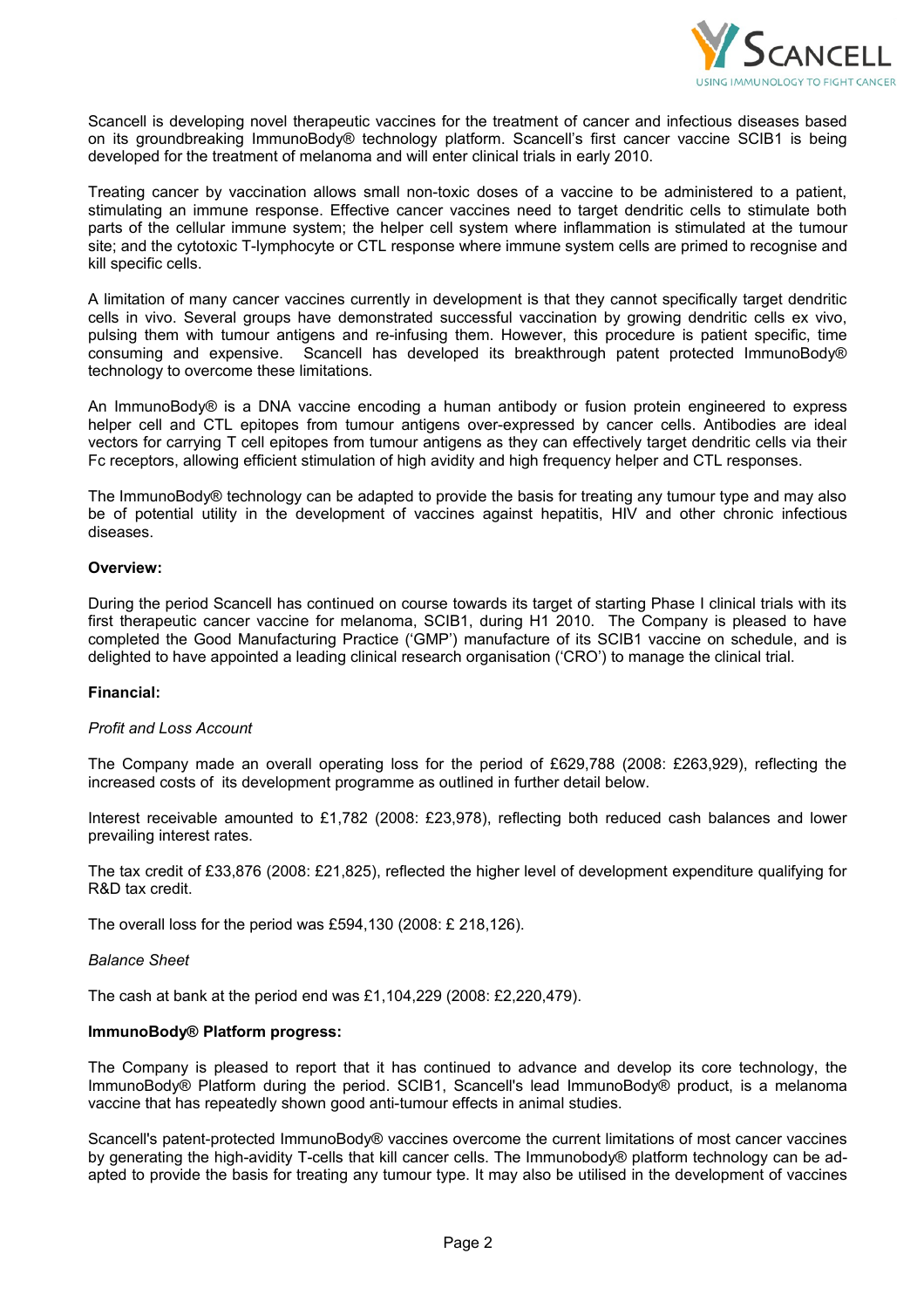

against chronic infectious diseases including hepatitis and HIV.

In July 2009, Scancell successfully secured a licensing agreement with Merck KGaA ('Merck'), for two key patents required for the further development and commercialisation of protein ImmunoBody® vaccines. Under the agreement, Scancell has non-exclusive worldwide rights to use the two patents for the further development and commercialisation of ImmunoBody® vaccines in all therapeutic areas in both humans and animals. Merck was granted by Scancell an option to negotiate an exclusive license under Scancell's ImmunoBody® platform technology for up to five Merck targets.

In addition, Scancell signed a research agreement with Canadian vaccine development company ImmunoVaccine Technologies Inc. ('IVT'), to explore using IVT's DepoVax™ delivery system for Scancell's novel ImmunoBody® DNA vaccines. DepoVax™ has the potential to be a more practical delivery method for Scancell's future ImmunoBody® DNA infectious disease and animal health vaccines for which alternative delivery methods such as electroporation may be less suitable.

### **SCIB1 progress:**

Scancell signed an agreement with Ichor Medical Systems ('Ichor') in July 2009, to use Ichor's TriGrid™ electroporation device for the delivery of SCIB1 during Scancell's forthcoming pre-clinical and clinical studies of SCIB1. *In vivo* electroporation is widely regarded as an effective method of enhancing the potency of DNA vaccines by up to 100 -fold compared to conventional methods of delivery. Scancell is confident that TriGrid™ will provide the most effective delivery system for its SCIB1 melanoma vaccine as it enters clinical trials.

Post period, SCIB1 has been successfully manufactured to GMP standards. The yield was excellent and over 1200 vials have now been filled and stored for the clinical trial. SCIB1 has completed is pre-clinical toxicology. There was no toxicity apart from treatment-related local effects at the injection site; a result of the administration and electroporation procedure, but these effects were of only minimal to moderate severity, and were almost completely resolved within four weeks. Good high avidity T cell responses were observed.

In November 2009, Scancell was pleased to announce the appointment of a world-leading oncology CRO, PharmaNet Development Group (PharmaNet), to run its SCIB1 clinical trials. The Company has also appointed Oxford Immunotech to monitor T cell avidity in the SCIB1 trial. The clinical trial protocol, investigators brochure and clinical trial insurance were all finalised on time and on budget and the Gene Therapy Advisor Committee (GTAC) application was submitted in late December 2009. The two Medical and Healthcare products Regulatory Authority ('MHRA') submissions will be submitted in January. Scancell is also in late stage negotiations to acquire a worldwide non-exclusive licence to the melanoma antigens TRP 2 and gp100 from the US Public Health Service.

Scancell has also signed a research agreement with British vaccine company Adjuvantix Ltd ('Adjuvantix') to explore using Adjuvantix's anti-CD40 adjuvant for Scancell's novel ImmunoBody® protein vaccines. In contrast to Scancell's DNA vaccines, which do not require an adjuvant, protein ImmunoBody® vaccines require an adjuvant to elicit the optimum T cell response. Adjuvantix's anti-CD49 adjuvant, which is a potent T cell adjuvant, may prove suitable for this purpose.

### **SCIB2:**

Scancell has produced and tested a range of potential candidates from which a second ImmunoBody® vaccine, SCIB2, will be selected and tested to the animal proof of principle stage.

#### **Arana Therapeutics:**

Under an agreement dated 1 December 2006, Scancell Limited sold its pre-clinical pipeline of cell killing monoclonal antibodies to Peptech UK Limited now part of Arana Therapeutics plc ('Arana') which itself has been acquired by Cephalon, Inc post 30 April 2009. Potentially there is a further payment due of £2,850,000 dependent upon achievement by December 2011 of a key milestone. The outcome of this milestone is uncertain but we continue to monitor the progress of the lead candidate through regular updates from Arana.

#### **Outlook:**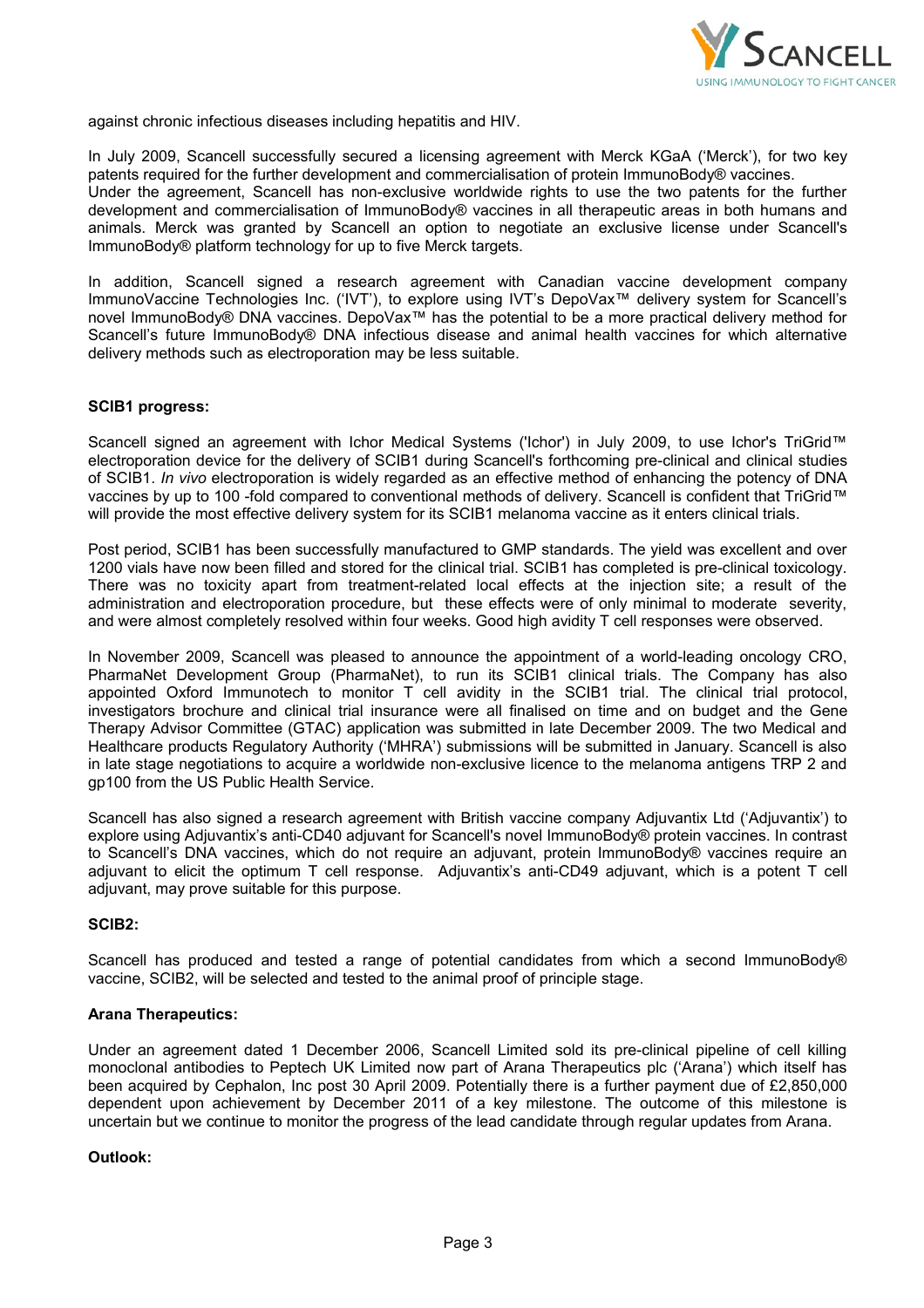

Scancell is on course in its development of SCIB1, and looks to continue its progress in line with the original plans as set out in the admission document when listing on PLUS in 2008. To be able to achieve this, the Company will need to raise additional funding as noted in the Final Results in September 2009. The Board is confident that this will be achieved as it is in advanced discussions to ensure that the substantial portion of the funding requirement will be fully underwritten.

With that funding in place, the Company will be able to bring SCIB1 through its initial clinical phases and the Board remains confident that that it can create significant value for shareholders based on the clinical data generated over the next 2 years.

Finally, thank you for your support and the continued dedication of all those involved with Scancell.

David Evans Chairman Scancell Holdings plc 29 January 2010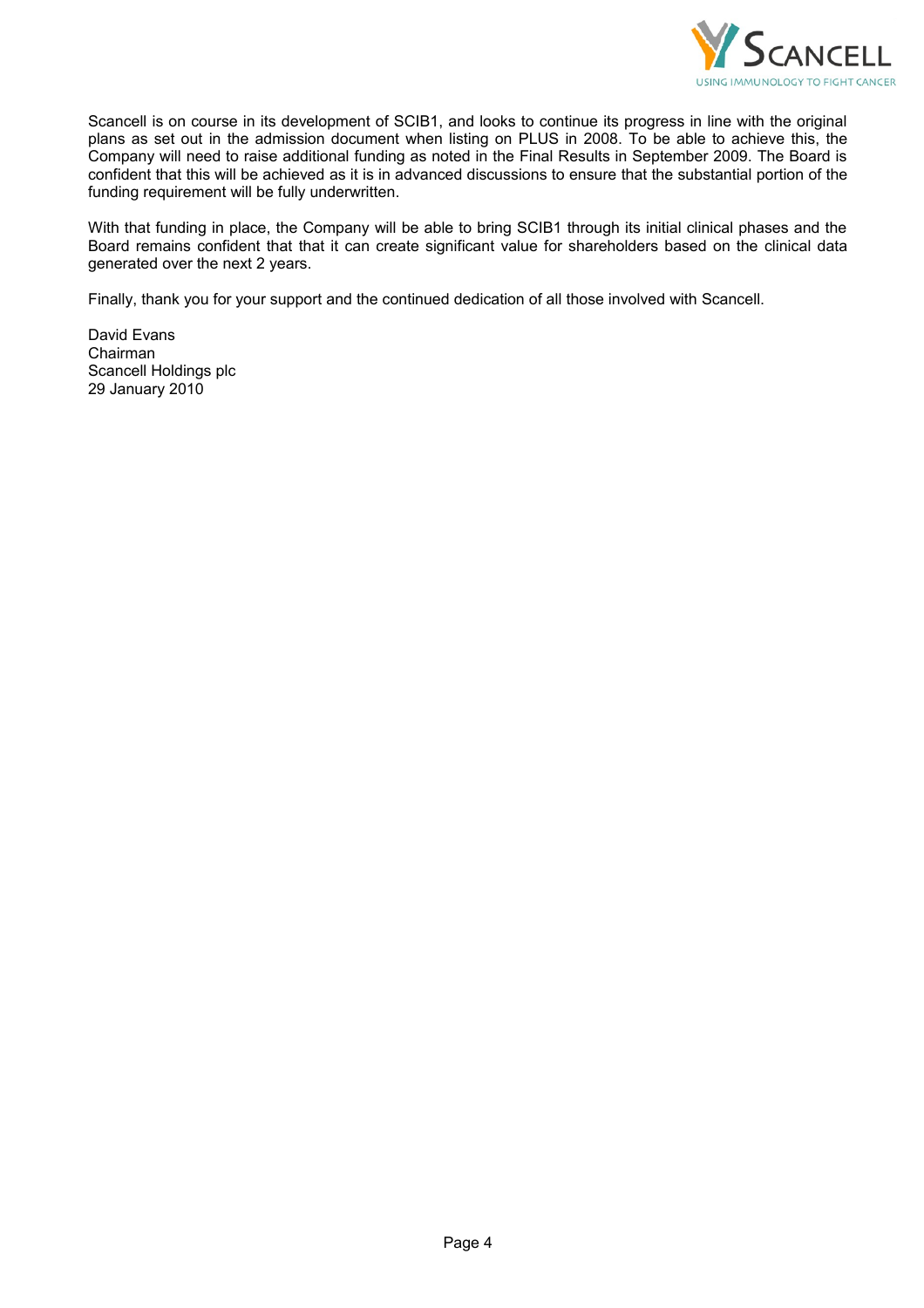

### **Scancell Holdings plc Unaudited Consolidated Profit and Loss Account For the six months to 31 October 2009**

|                                                                                     | <b>Notes</b>   | Unaudited six<br>months to 31<br>October 2009 | <b>Unaudited six</b><br>months to 31<br>October 2008 | Year ended<br>30 April 2009 |
|-------------------------------------------------------------------------------------|----------------|-----------------------------------------------|------------------------------------------------------|-----------------------------|
|                                                                                     |                | £                                             | £                                                    | £                           |
| <b>TURNOVER</b><br>Cost of sales                                                    |                | 425,178                                       | 129,158                                              | 713,278                     |
| <b>GROSS LOSS</b><br>Administrative expenses                                        |                | (425, 178)<br>242,373                         | (129, 158)<br>134,771                                | (713, 278)<br>401,579       |
|                                                                                     |                | (667, 551)                                    | (263, 929)                                           | (1, 114, 857)               |
| Other operating income                                                              | $\overline{2}$ | 37,763                                        |                                                      | 212,631                     |
| <b>OPERATING LOSS</b>                                                               | 4              | (629, 788)                                    | (263, 929)                                           | (902, 226)                  |
| Interest receivable and similar<br>income                                           |                | 1,782                                         | 23,978                                               | 57,282                      |
| <b>LOSS ON ORDINARY ACTIVITIES</b><br><b>BEFORE TAXATION</b>                        |                | (628,006)                                     | (239, 951)                                           | (844, 944)                  |
| Tax on loss on ordinary activities                                                  | 5              | (33, 876)                                     | (21, 825)                                            | (184,913)                   |
| <b>LOSS FOR THE FINANCIAL</b><br>PERIOD AFTER TAXATION                              |                | (594, 130)                                    | (218, 126)                                           | (660, 031)                  |
| Basic earnings per share (pence)<br>for loss attributable to equity<br>shareholders |                | 5.78                                          | 2.67                                                 | 7.17                        |

### **BASIC EARNINGS PER SHARE**

Basic earnings per share is calculated by dividing the net loss for the year attributable to ordinary equity holders by the weighted average number of ordinary shares outstanding during the year.

Earnings per share have been calculated in the net basis on the loss on ordinary activities after taxation of £594,130 (31 October 2008 - £218,126 and 30 April 2009 - £660,031) using the weighted average number of ordinary shares in issue of 10,275,551 (31 October 2008 – 8,168,085 and 30 April 2009 – 9,203,513)

# **CONTINUING OPERATIONS**

None of the company's activities were acquired or discontinued during the current period.

### **TOTAL RECOGNISED GAINS AND LOSSES**

The company has no recognised gains and losses other than the losses for the current period or the previous periods.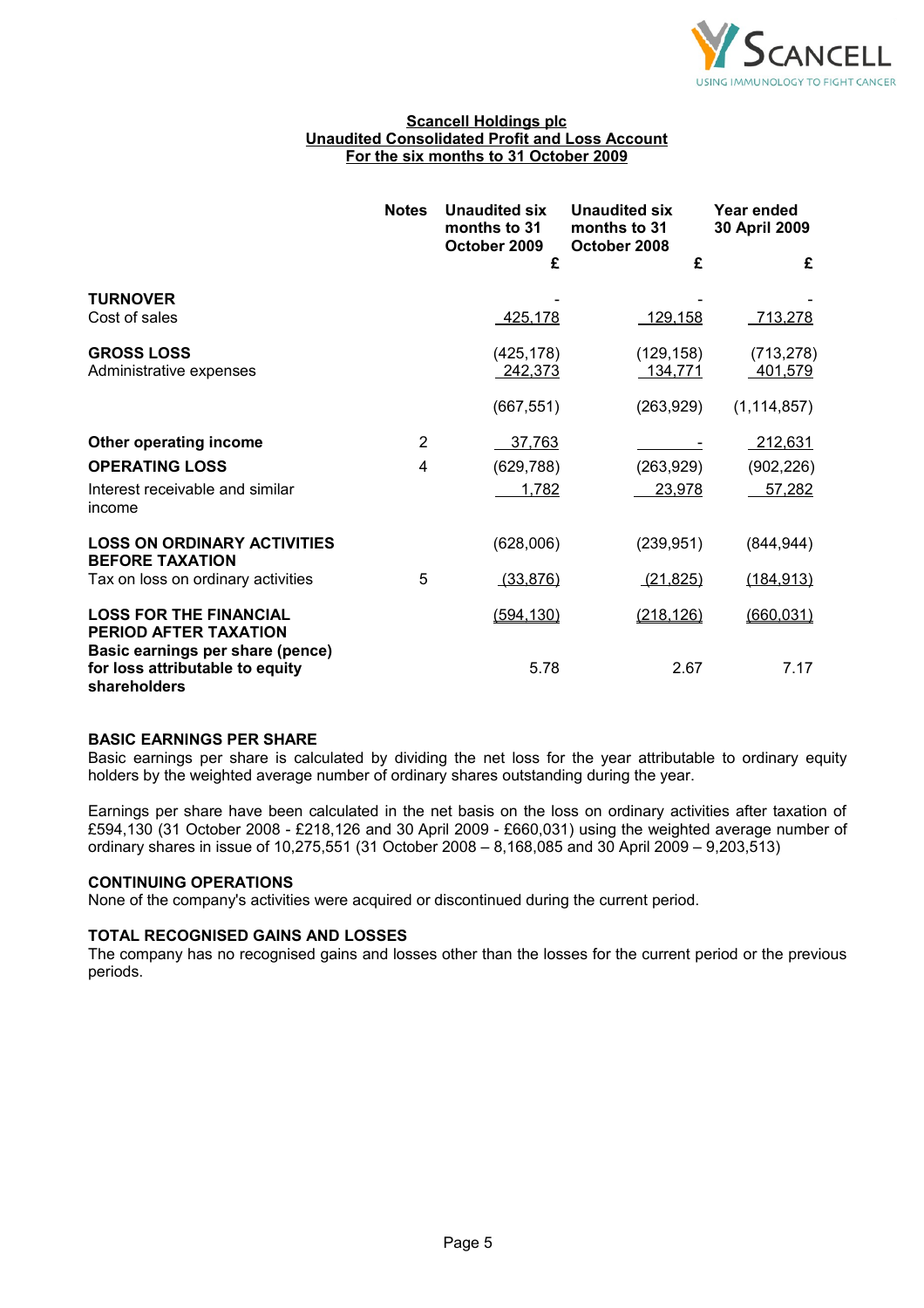

### **Scancell Holdings plc Unaudited Consolidated Balance Sheet 31 October 2009**

|                                     | <b>Notes</b> | 31 October 2009<br>£ | 31 October 2008<br>£ | 30 April 2009<br>£ |
|-------------------------------------|--------------|----------------------|----------------------|--------------------|
| <b>FIXED ASSETS</b>                 |              |                      |                      |                    |
| Tangible assets                     | 8            | 79,437               | 75,729               | 82,265             |
| Investments                         | 9            | 79,437               | 75,729               |                    |
|                                     |              |                      |                      | 82,265             |
| <b>CURRENT ASSETS</b>               |              |                      |                      |                    |
| <b>Debtors</b>                      | 10           | 214,496              | 81,681               | 404,590            |
| Cash in bank and in hand            |              | 1,104,229            | 2,220,479            | 1,519,070          |
|                                     |              | 1,318,725            | 2,302,160            | 1,923,660          |
| <b>CREDITORS</b>                    |              |                      |                      |                    |
| Amounts falling due within one year |              |                      |                      |                    |
|                                     | 11           | 153,098              | 91,891               | 166,731            |
| <b>NET CURRENT ASSETS</b>           |              | 1,165,627            | 2,210,269            | 1,756,929          |
| TOTAL ASSETS LESS CURRENT           |              |                      |                      |                    |
| <b>LIABILITIES</b>                  |              | 1,245,064            | 2,285,998            | 1,839,194          |
| <b>CAPITAL AND RESERVES</b>         |              |                      |                      |                    |
| Called up share capital             | 13           | 102,756              | 102,022              | 102,756            |
| Share premium                       | 14           | 1,425,306            | 1,430,939            | 1,425,306          |
| Merger reserve                      | 14           | 5,043,428            | 5,043,428            | 5,043,428          |
| Profit and loss account             | 14           | (5,326,426)          | (4, 290, 391)        | <u>(4,732,296)</u> |
|                                     | 16           | 1,245,064            | 2,285,998            | 1,839,194          |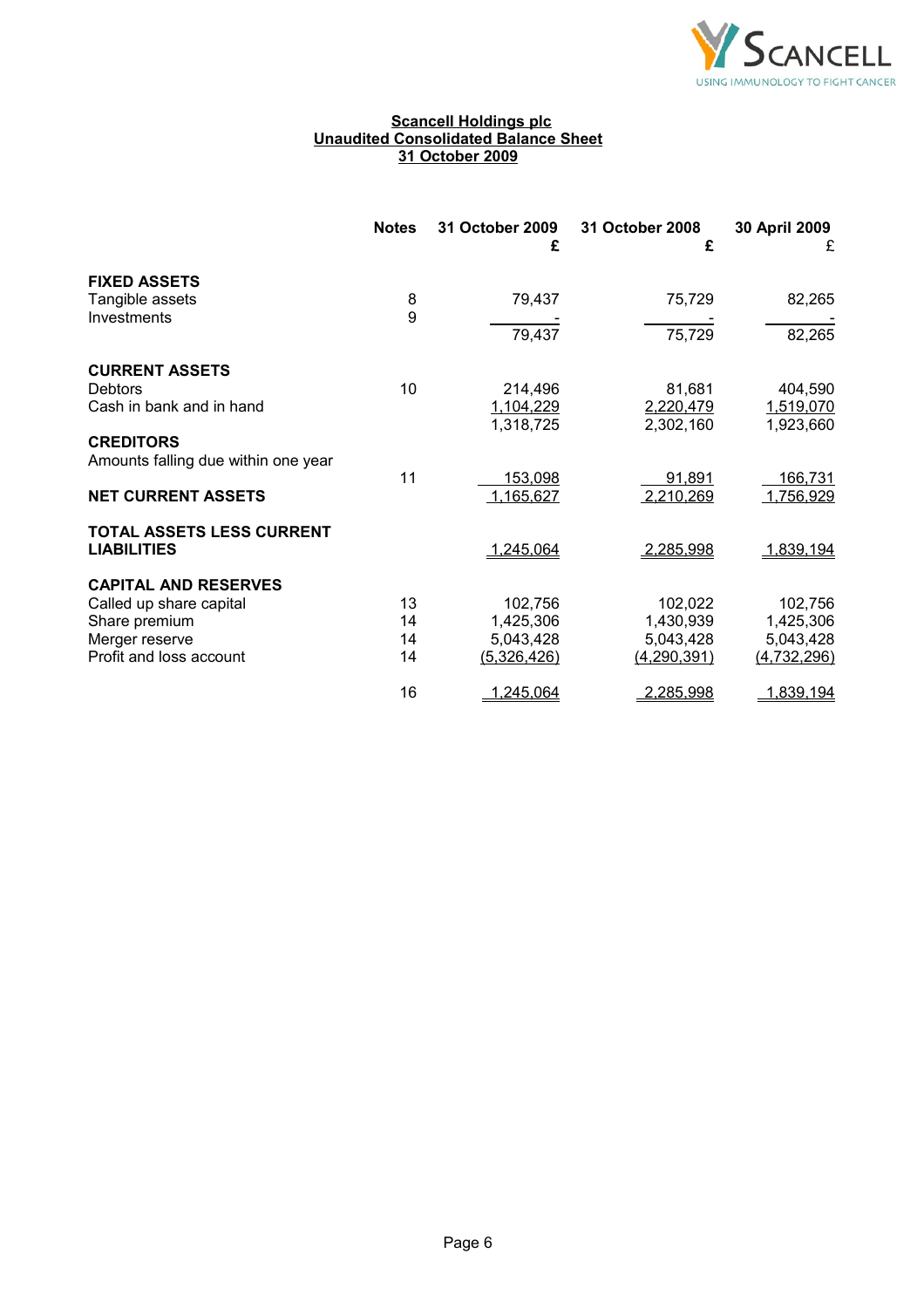

### **Scancell Holdings plc Unaudited Company Balance Sheet 31 October 2009**

|                                                                     | <b>Notes</b>   | 31 October 2009<br>£               | 31 October 2008<br>£   | 30 April 2009<br>£                |
|---------------------------------------------------------------------|----------------|------------------------------------|------------------------|-----------------------------------|
| <b>FIXED ASSETS</b><br>Tangible assets<br>Investments               | 8<br>9         | 76,030                             | 76,030                 | 76,030                            |
| <b>CURRENT ASSETS</b>                                               |                | 76,030                             | 76,030                 | 76,030                            |
| Debtors<br>Cash at bank                                             | 10             | 1,317,459<br>25,620<br>1,343,079   | 1,458,300<br>1,458,300 | 1,378,958<br>1,378,958            |
| <b>CREDITORS</b><br>Amounts falling due within one year             | 11             | 45,525                             | 1,369                  | 15,624                            |
| <b>NET CURRENT ASSETS</b><br>TOTAL ASSETS LESS CURRENT              |                | 1,297,554                          | 1,456,931              | 1,363,334                         |
| <b>LIABILITIES</b><br><b>CAPITAL AND RESERVES</b>                   |                | 1,373,584                          | 1,532,961              | 1,439,364                         |
| Called up share capital<br>Share premium<br>Profit and loss account | 13<br>14<br>14 | 102,756<br>1,425,306<br>(154, 478) | 102,022<br>1,430,939   | 102,756<br>1,425,306<br>(88, 698) |
|                                                                     | 16             | 1,373,584                          | 1,532,961              | 1,439,364                         |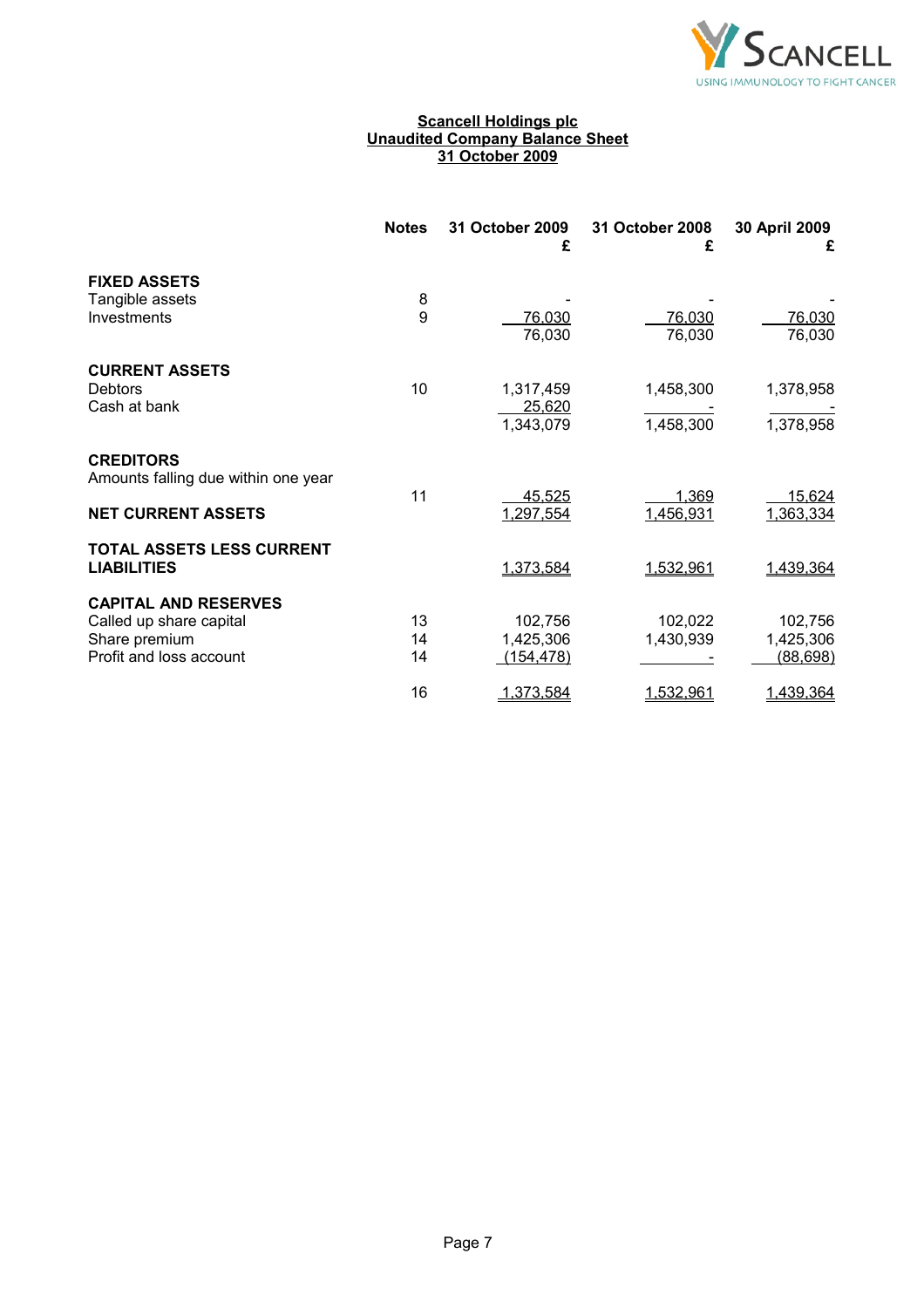

### **Scancell Holdings plc Unaudited Consolidated Cash Flow Statement For the six months to 31 October 2009**

|                                                               | <b>Notes</b> | <b>Unaudited six</b><br>months to 31<br>October 2009<br>£ | Unaudited six<br>months to 31<br>October 2008<br>£ | Year ended<br>30 April<br>2009<br>£ |
|---------------------------------------------------------------|--------------|-----------------------------------------------------------|----------------------------------------------------|-------------------------------------|
|                                                               |              |                                                           |                                                    |                                     |
| Net cash outflow from operating<br>activities                 | 17           | (587, 152)                                                | (258, 177)                                         | (1,216,070)                         |
| <b>Returns on investments and</b><br>servicing of finance     | 18           | 1,782                                                     | 23,978                                             | 57,282                              |
| <b>Taxation</b>                                               |              | 141,525                                                   |                                                    | 38,962                              |
| <b>Capital Expenditure</b>                                    |              | (8, 496)                                                  |                                                    | (23, 383)                           |
|                                                               |              | (452, 341)                                                | (234, 199)                                         | (1, 143, 209)                       |
| <b>Financing</b>                                              | 18           | 37,500                                                    | 1,456,931                                          | 1,664,532                           |
| (Decrease)/Increase in cash in the<br>period                  |              | (414, 841)                                                | 1,222,732                                          | 521,323                             |
| Reconcilliation of net cash flow to<br>movements in net funds | 19           |                                                           |                                                    |                                     |
| Increase in cash in the period                                |              | (414, 841)                                                | 1,222,732                                          | 521,323                             |
| Change in net funds resulting from<br>cash flows              |              | (414, 841)                                                | 1,222,732                                          | 521,323                             |
| Movement in net funds in the<br>period                        |              | (414, 841)                                                | 1,222,732                                          | 521,323                             |
| Net funds at 1 May                                            |              | 1,519,070                                                 | 997,747                                            | 997,747                             |
| Net funds at 31 October/30 April                              |              | 1,104,229                                                 | 2,220,479                                          | 1,519,070                           |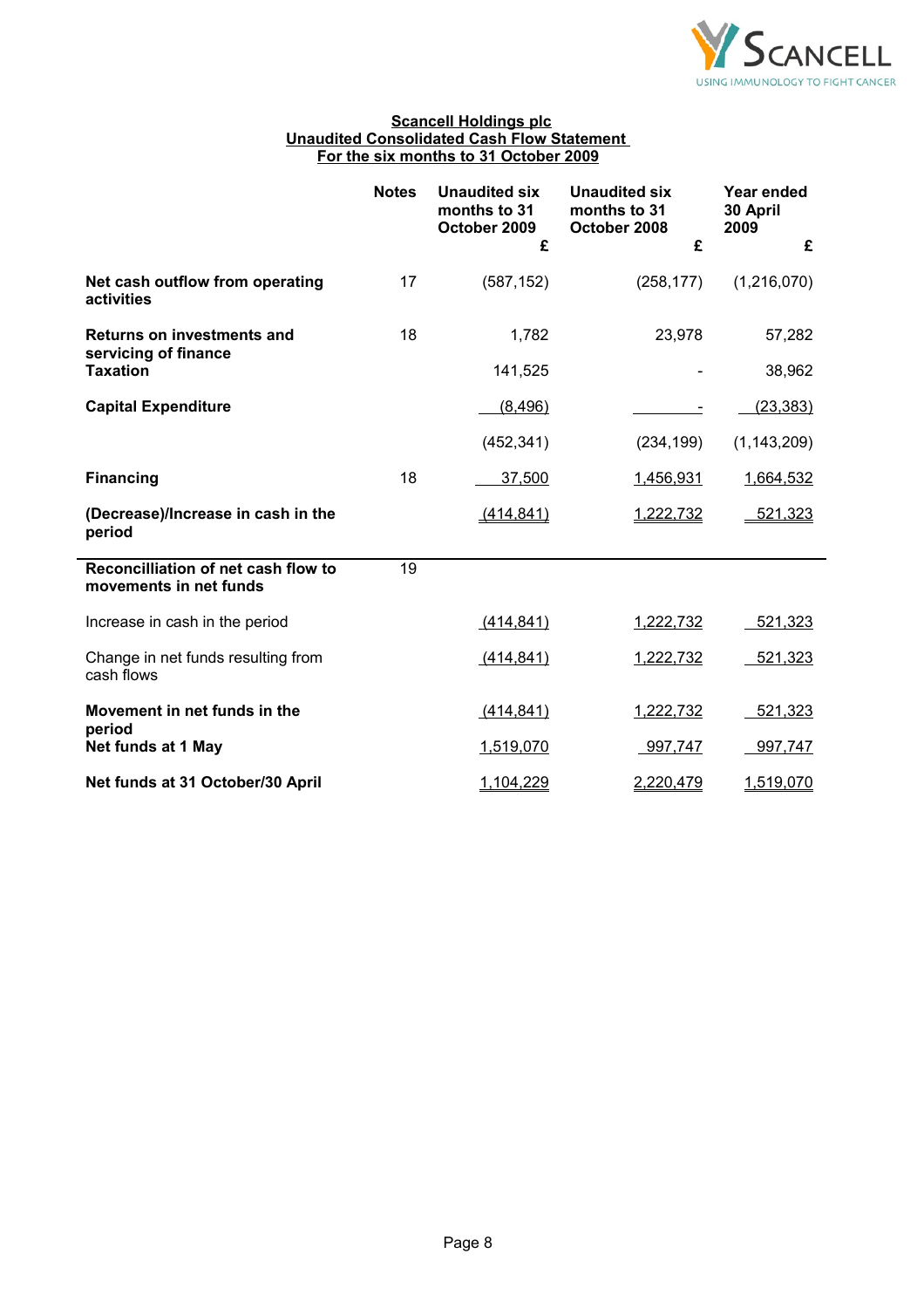

# **1. ACCOUNTING POLICIES**

### **Accounting convention**

The financial statements have been prepared under the historical cost convention.

#### **Basis of preparation**

The interim report for the six month period, does not comprise full accounts within the meaning of the Companies Act 2006. The interim financial information is not audited.

#### **Basis of consolidation**

The consolidated accounts include the accounts of the company and its subsidiary undertaking. The group consists of the parent company and Scancell Limited, the combination took place on 3rd June 2008 and is accounted for as a merger following the requirement of Financial Reporting Standard 6 'Acquisitions and mergers' and in compliance with Paragraph 11 of Schedule 6 of the Large and Medium-Sized Companies and Groups (Accounts and Reports) Regulations 2008.

#### **Basis of comparative information**

The comparative consolidated profit and loss account has been presented as if the merger took place on the first day of each financial period presented and as though the Group, as presently constituted, had been in existence throughout these periods. The figures for the year to 30 April 2009 have been extracted from the audited Scancell Limited accounts

#### **Tangible fixed assets**

Depreciation is provided at the following annual rates in order to write off each asset over its estimated useful life.

Plant and machinery - 25% on reducing balance Computer equipment - 33% on reducing balance

### **Deferred tax**

Deferred tax is provided in full on timing differences which result in an obligation at the balance sheet date, to pay more tax, or a right to pay less tax, at a future date, at rates expected to apply when they crystallise based in current tax rates and law. Timing differences arise from the inclusion of items of income and expenditure in taxation computations in periods different from those in which they are included in the financial statements. Deferred tax assets are recognised to the extent that it is regarded more likely than not that they will be recovered. Deferred tax assets and liabilities are not discounted.

#### **Research and development**

Expenditure on research and development is written off in the year in which it is incurred.

#### **Hire purchase and leasing commitments**

Rentals paid under operating leases are charged to the profit and loss account on a straight line basis over the period of the lease.

#### **Grants received**

Grants are recognised as income over the period necessary to match them with the related costs which they are intended to compensate.

#### **Investments in subsidiaries**

Investments in subsidiaries are stated in the parent company's balance sheet at cost less any provisions for impairment.

#### **Cash at bank and in hand**

Cash and deposits comprise cash at bank and in hand, including short term deposits with a maturity date of three months or less.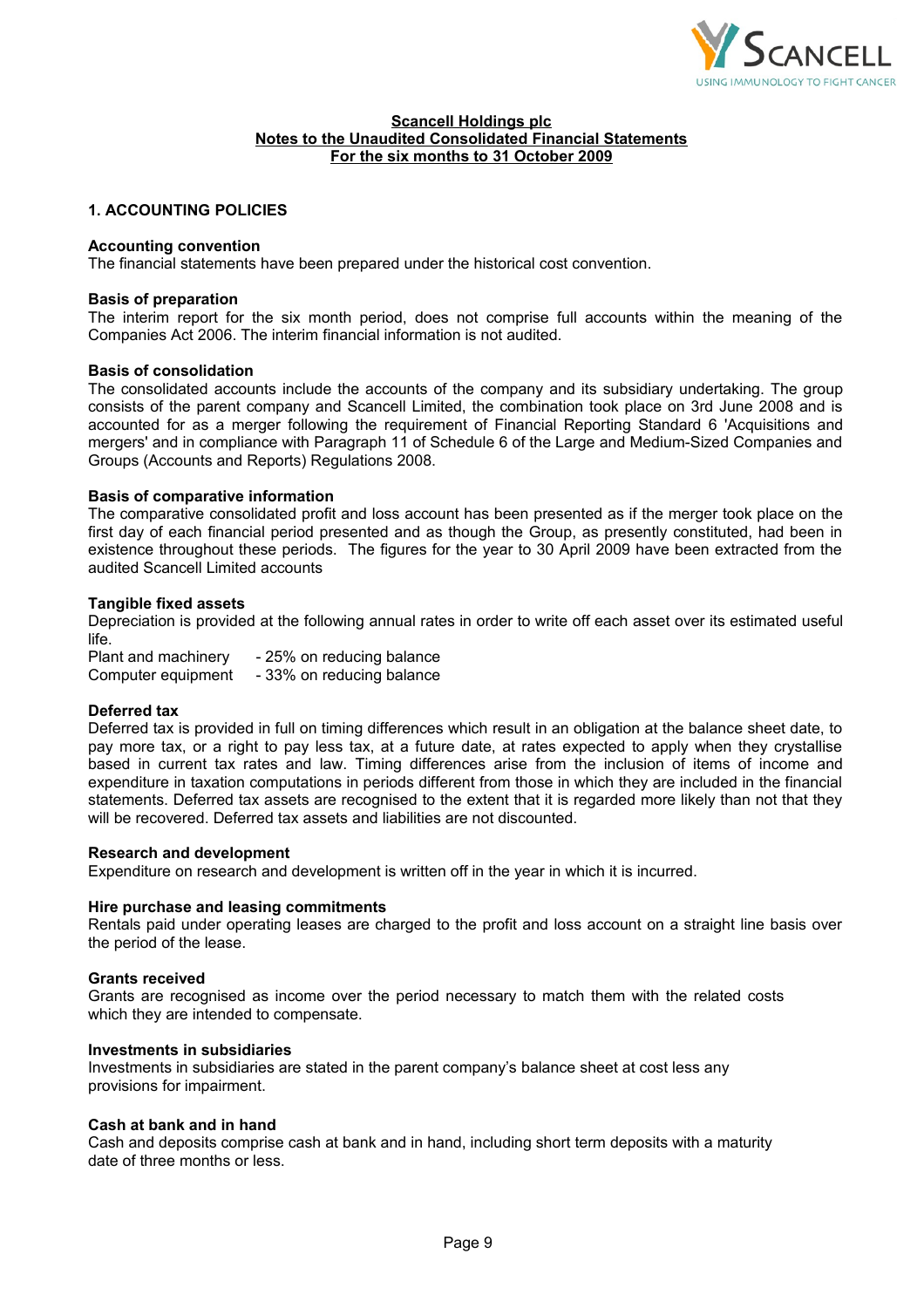

# **2. OTHER OPERATING INCOME**

|                   | <b>Unaudited six</b><br>months to 31<br>October 2009 | Unaudited six<br>months to 31<br>October 2008 | Year ended 30<br><b>April 2009</b> |
|-------------------|------------------------------------------------------|-----------------------------------------------|------------------------------------|
|                   |                                                      |                                               |                                    |
| Sundry receipts   | 263                                                  |                                               | 131                                |
| Government grants | 37,500                                               |                                               | 212,500                            |
|                   | 37,763                                               |                                               | <u>212,631</u>                     |

During the period grants amounting to £37,500 were receivable by the company, of this £37,500 was not received by the period end, and is included within other debtors.

### **3. STAFF COSTS**

|                       | Unaudited six<br>months to 31<br>October 2009 | Unaudited six<br>months to 31<br>October 2008 | Year ended 30<br><b>April 2009</b> |
|-----------------------|-----------------------------------------------|-----------------------------------------------|------------------------------------|
|                       |                                               |                                               |                                    |
| Directors' salaries   | 14.000                                        | 14.000                                        | 14.000                             |
| Wages and salaries    | 84.216                                        | 73.271                                        | 131,138                            |
| Social security costs | 8,769                                         | <u>6,201</u>                                  | <u>13,751</u>                      |
|                       | 106.985                                       | 93,472                                        | 158.889                            |

The average monthly number of employees during the period was as follows:

|                                       | Unaudited six<br>months to 31<br>October 2009 | Unaudited six<br>months to 31<br>October 2008 | Year ended 30<br><b>April 2009</b> |
|---------------------------------------|-----------------------------------------------|-----------------------------------------------|------------------------------------|
| Research employees<br>Other employees |                                               |                                               | 4                                  |
|                                       |                                               |                                               |                                    |

# **4. OPERATING LOSS**

The operating loss is stated after charging:

| The operating loss is stated after charging.                                 |                                               |                                               |                                    |
|------------------------------------------------------------------------------|-----------------------------------------------|-----------------------------------------------|------------------------------------|
|                                                                              | Unaudited six<br>months to 31<br>October 2009 | Unaudited six<br>months to 31<br>October 2008 | Year ended 30<br><b>April 2009</b> |
|                                                                              |                                               | £                                             | £                                  |
| Other operating leases                                                       | 7,307                                         | 6.917                                         | 14,056                             |
| Depreciation - owned assets                                                  | 11,324                                        | 10.923                                        | 27,770                             |
| Auditor's Remuneration – fees payable for the audit of<br>the company        |                                               |                                               | 6,000                              |
| Auditor's Remuneration - fees payable for the audit of<br>subsidiary company |                                               |                                               | 6,000                              |
| Research and development expenditure                                         | 420,804                                       | 144,917                                       | 709,283                            |
| Directors' emoluments and other benefits etc.                                | <u>14.000</u>                                 | <u>14,000</u>                                 | 37,725                             |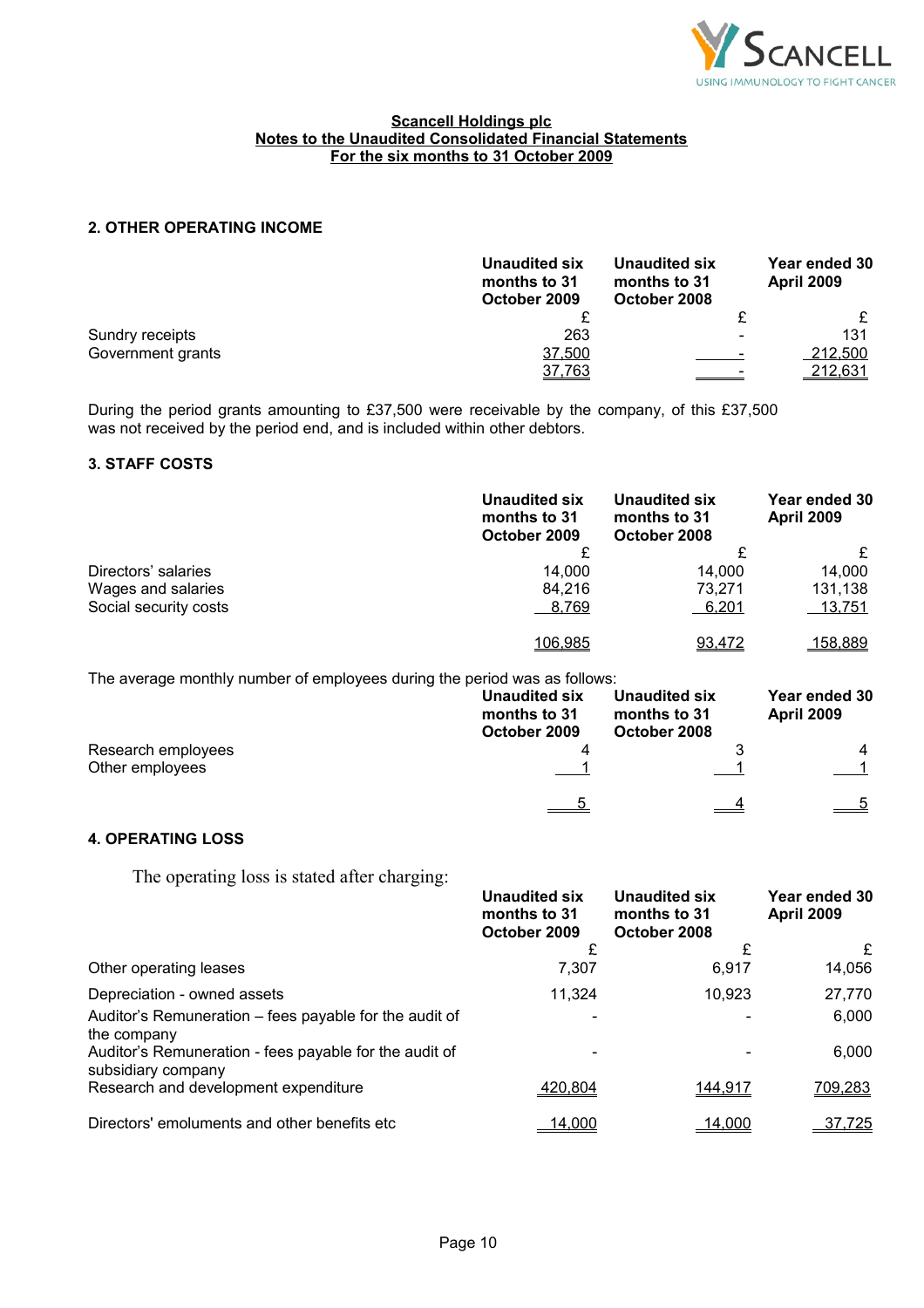

# **5. TAXATION**

# **Analysis of the tax credit**

The tax credit on the loss on ordinary activities for the year was as follows:

|                                                      | Unaudited six<br>months to 31<br>October 2009 | months to 31<br>October 2008 | Unaudited six Year ended 30<br><b>April 2009</b> |
|------------------------------------------------------|-----------------------------------------------|------------------------------|--------------------------------------------------|
|                                                      |                                               |                              | £                                                |
| Current tax:                                         |                                               |                              |                                                  |
| UK corporation tax                                   | (33, 876)                                     | (21, 825)                    | (48, 158)                                        |
| Adjustment to prior years' Corporation tax provision |                                               |                              | (136, 755)                                       |
| Tax on (loss)/profit on ordinary activities          | (33, 876)                                     | (21, 825)                    | <u>(184,913)</u>                                 |

The subsidiary company has tax losses to carry forward against future profits of approximately £2,900,000 (31 October 2008 - £2,350,000 and 30 April 2009 - £2,700,000)

A deferred tax asset has not been recognised in respect of these losses as the company does not anticipate sufficient taxable profits to arise within the immediate future to fully utilise them.

The estimated value of the deferred tax asset not recognised, measured at a standard rate of 21% is £609,000 (31 October 2008 - £493,500 and 30 April 2009 - £567,000).

# **6. LOSS OF THE PARENT COMPANY**

As permitted by Section 408 of the Companies Act 2006, the profit and loss account of the parent company is not presented as part of these financial statements.

The parent company made a loss of £65,780 in the period to 31 October 2009. (31 October 2008 - £nil and 30 April 2009 - £88,698).

### **7. MERGER INFORMATION**

Scancell Limited and Scancell Holdings plc merged on 6th June 2008, this was effected by the existing shareholders of Scancell Limited being give 4 shares in Scancell Holdings plc for each of their original shares, this transfer was completed on 14th July 2008.

No significant accounting adjustments were required to achieve consistency of accounting policies as a result of the merger.

Scancell Limited had losses of £37,239 prior to the merger, and had net assets of £1,009,954.

Scancell Holdings Plc had losses in the current period of nil prior to the merger, and had net assets of nil at that time.

The comparative results in these financial statements relate wholly to Scancell Limited.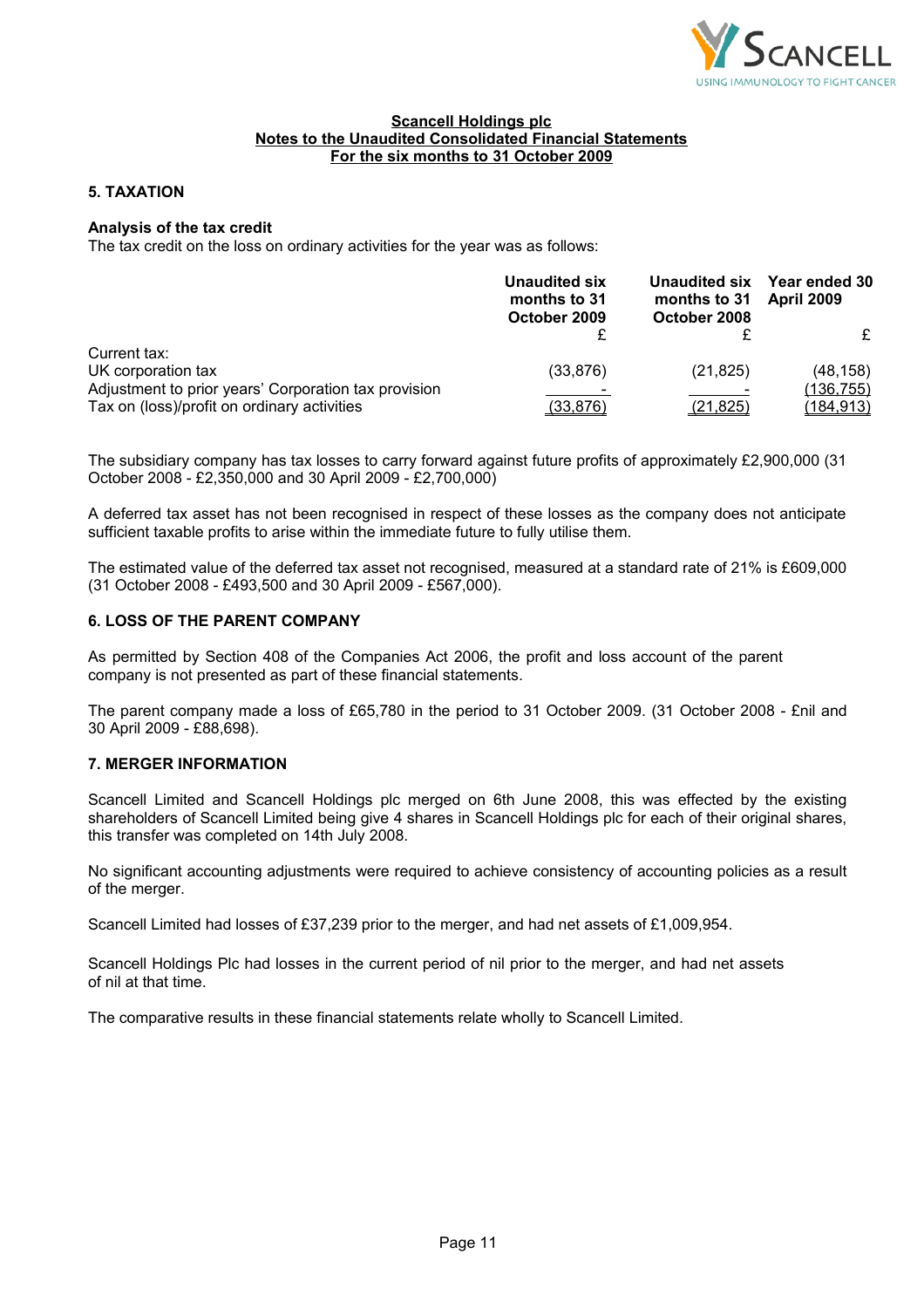

# **8. TANGIBLE FIXED ASSETS**

| Group                                                     | Plant and<br>machinery<br>£ |
|-----------------------------------------------------------|-----------------------------|
| <b>COST</b><br>At 1 May 2009<br>Additions                 | 277,011<br>8,496            |
| And 31 October 2009                                       | 285,507                     |
| <b>DEPRECIATION</b><br>At 1 May 2009<br>Charge for period | 194,746<br>11,324           |
| At 31 October 2009                                        | 206,070                     |
| <b>NET BOOK VALUE</b><br>At 31 October 2009               | 79,437                      |
| At 30 April 2009                                          | 82,265                      |

# **9. FIXED ASSET INVESTMENTS**

| Company                                             | Shares in group<br>undertakings |
|-----------------------------------------------------|---------------------------------|
| <b>COST</b><br>At 1 May 2009<br>And 31 October 2009 | 76,030                          |
| <b>NET BOOK VALUE</b><br>At 31 October 2009         | 76,030                          |
| At 30 April 2009                                    | 76,030                          |

The group or the company's investments at the balance sheet date in the share capital of companies include the following: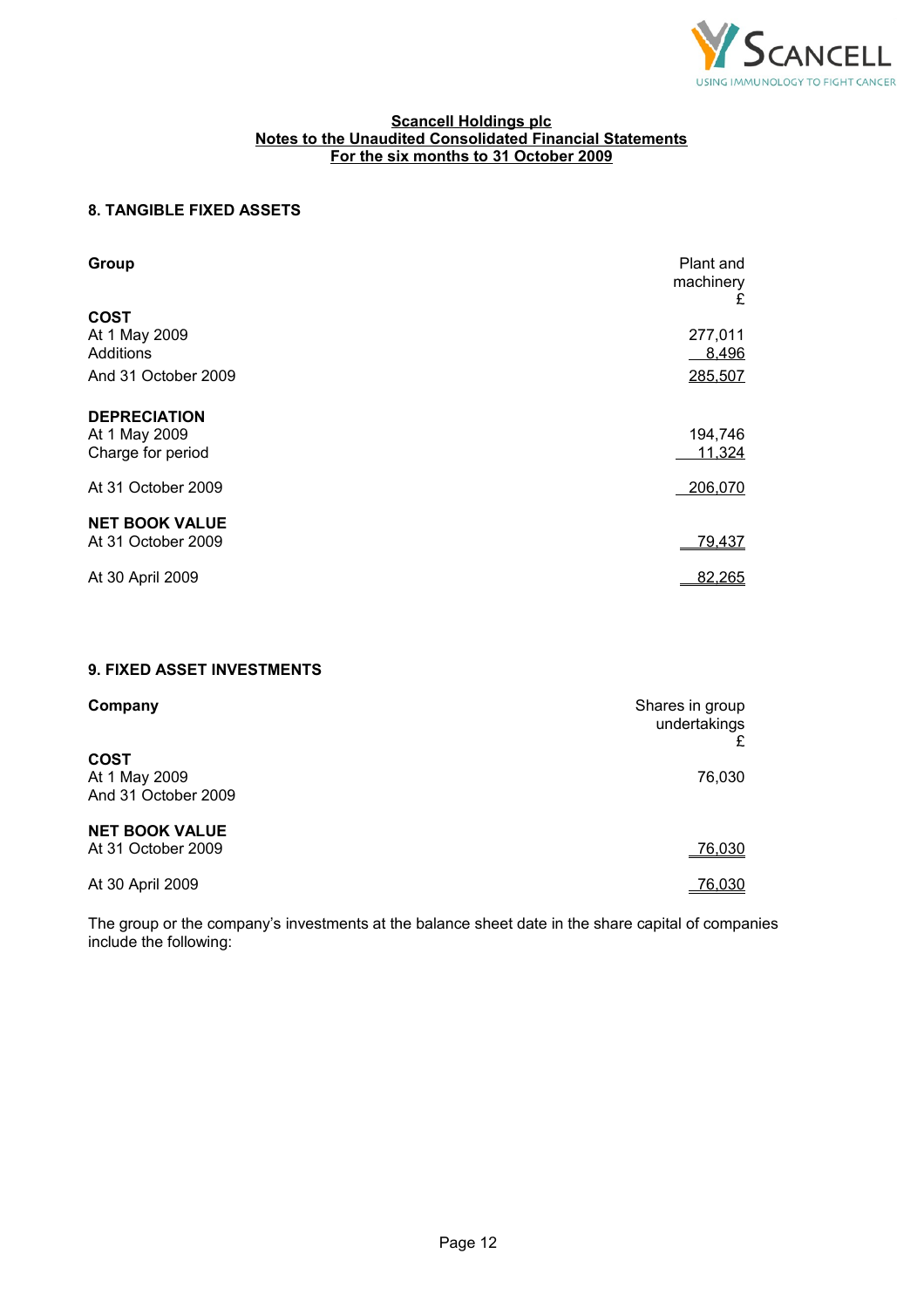

# **9. FIXED ASSET INVESTMENTS (continued)**

| <b>Subsidiary</b>                                                      |         | Unaudited six<br>months to 31<br>October 2009 | Unaudited six<br>months to 31<br>October 2008 | Year ended 30<br><b>April 2009</b> |
|------------------------------------------------------------------------|---------|-----------------------------------------------|-----------------------------------------------|------------------------------------|
| <b>Scancell Limited</b>                                                |         |                                               |                                               |                                    |
| Nature of business: Discovery and development of treatments for cancer |         |                                               |                                               |                                    |
|                                                                        | %       |                                               |                                               |                                    |
| Class of shares:                                                       | holding |                                               |                                               |                                    |
| Ordinary                                                               | 100.00  |                                               |                                               |                                    |
|                                                                        |         |                                               | £                                             | £                                  |
| Aggregate capital and reserves                                         |         | (52, 491)                                     | 829,066                                       | 475,860                            |
| Loss for the period                                                    |         | <u>(528,351)</u>                              | <u>(218,126)</u>                              | (571,333)                          |

# **10. DEBTORS: AMOUNTS FALLING DUE WITHIN ONE YEAR**

| Group           |                                                      |                                               |                                    |
|-----------------|------------------------------------------------------|-----------------------------------------------|------------------------------------|
|                 | <b>Unaudited six</b><br>months to 31<br>October 2009 | Unaudited six<br>months to 31<br>October 2008 | Year ended 30<br><b>April 2009</b> |
|                 | £                                                    | £                                             | £                                  |
| Trade debtors   |                                                      | 8                                             | 8                                  |
| Other debtors   | 37,500                                               | 16,116                                        | 138,271                            |
| Tax             | 82.034                                               | 65,557                                        | 189,683                            |
| Value added tax | 36,190                                               |                                               | 74,187                             |
| Prepayments     | 58,772                                               |                                               | 2,441                              |
|                 | 214,496                                              | 81,681                                        | 404,590                            |
| Company         |                                                      |                                               |                                    |
|                 | <b>Unaudited six</b><br>months to 31                 | Unaudited six<br>months to 31                 | Year ended 30<br><b>April 2009</b> |

|                                               | months to 31<br>October 2009 | months to 31<br>October 2008 | <b>April 2009</b> |
|-----------------------------------------------|------------------------------|------------------------------|-------------------|
|                                               | £                            | £                            | £                 |
| Value added tax                               | 11.507                       |                              | 24,207            |
| Prepayments                                   | 25,011                       | 7,880                        |                   |
|                                               | 36,518                       | 7,880                        | 24,207            |
| Amounts falling due after more than one year: |                              |                              |                   |
| Amounts owed by group<br>undertakings         | 1.280.941                    | 1,450,420                    | 1,354,751         |
| Aggregate amounts                             | 1.317.459                    | 1.458.300                    | <u>1,378,958</u>  |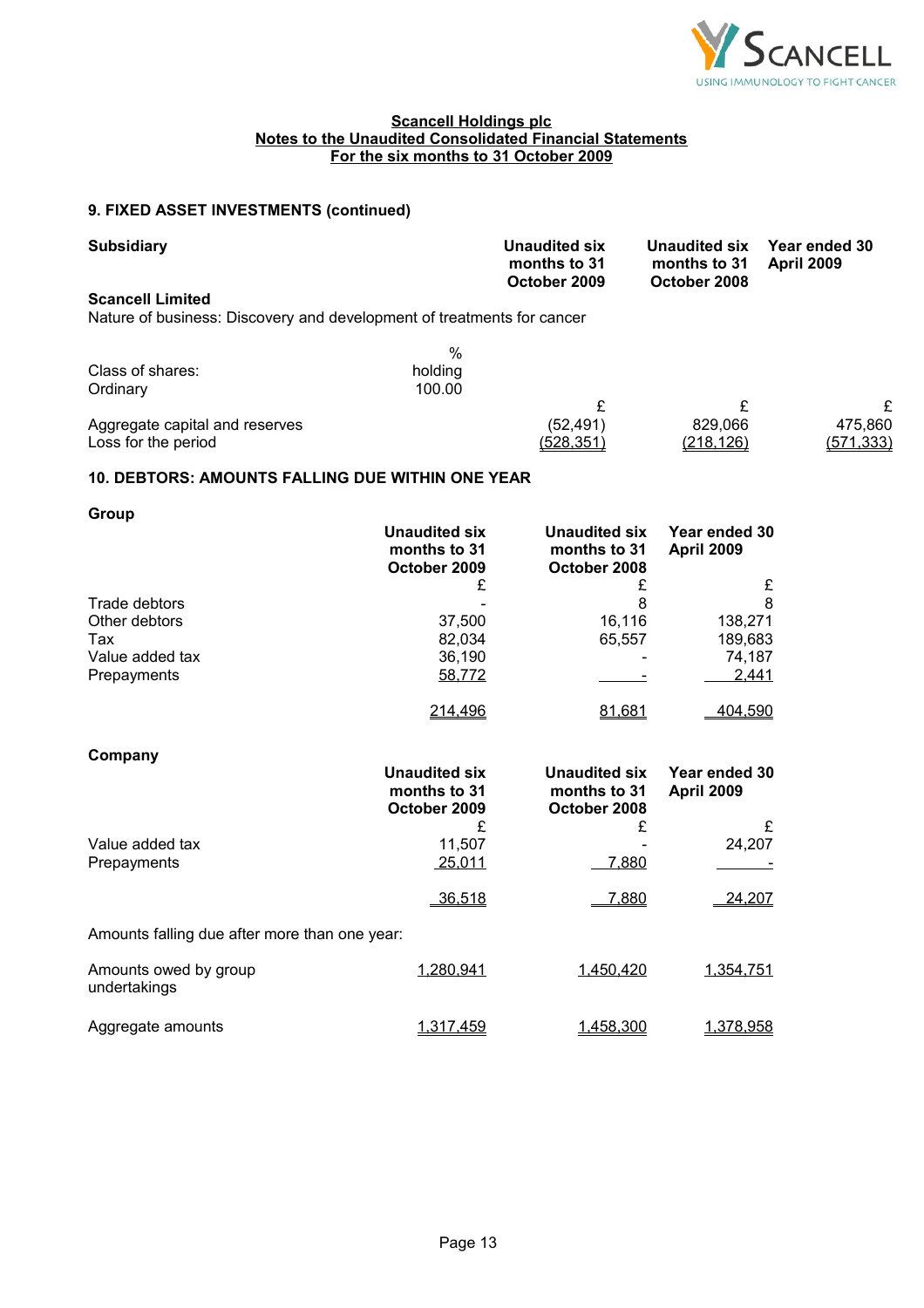

# **11. CREDITORS: AMOUNTS FALLING DUE WITHIN ONE YEAR**

**Group**

|                                 | <b>Unaudited six</b><br>months to 31<br>October 2009 | <b>Unaudited six</b><br>months to 31<br>October 2008 | Year ended 30<br><b>April 2009</b> |
|---------------------------------|------------------------------------------------------|------------------------------------------------------|------------------------------------|
|                                 |                                                      |                                                      | £                                  |
| Trade creditors                 | 31,843                                               | 30,555                                               | 77,971                             |
| Social security and other taxes | 82                                                   | 7,838                                                | 4.582                              |
| Other creditors                 | 66,067                                               | 53,498                                               | 68,554                             |
| Accrued expenses                | $-55,106$                                            |                                                      | 15,624                             |
|                                 | 153,098                                              | <u>91,891</u>                                        | 166,731                            |

| Company                         | Unaudited six<br>months to 31<br>October 2009 | Unaudited six<br>months to 31<br>October 2008 | Year ended 30<br><b>April 2009</b> |
|---------------------------------|-----------------------------------------------|-----------------------------------------------|------------------------------------|
|                                 | £                                             | £                                             | £                                  |
| Trade creditors                 | 26,629                                        |                                               |                                    |
| Social security and other taxes |                                               |                                               |                                    |
| Other creditors                 | 1.438                                         | 1.369                                         |                                    |
| Accrued expenses                | 17,458                                        |                                               | 15,624                             |
|                                 | 45.525                                        | 1.369                                         | 15.624                             |

# **12. OPERATING LEASE COMMITMENTS**

| Company                    | Unaudited six<br>months to 31<br>October 2009 | Unaudited six<br>months to 31<br>October 2008 | Year ended 30<br><b>April 2009</b> |
|----------------------------|-----------------------------------------------|-----------------------------------------------|------------------------------------|
|                            |                                               |                                               |                                    |
| Expiring                   |                                               |                                               |                                    |
| Within one year            | 12,596                                        | $\overline{\phantom{0}}$                      | 12,596                             |
| Between one and five years |                                               |                                               |                                    |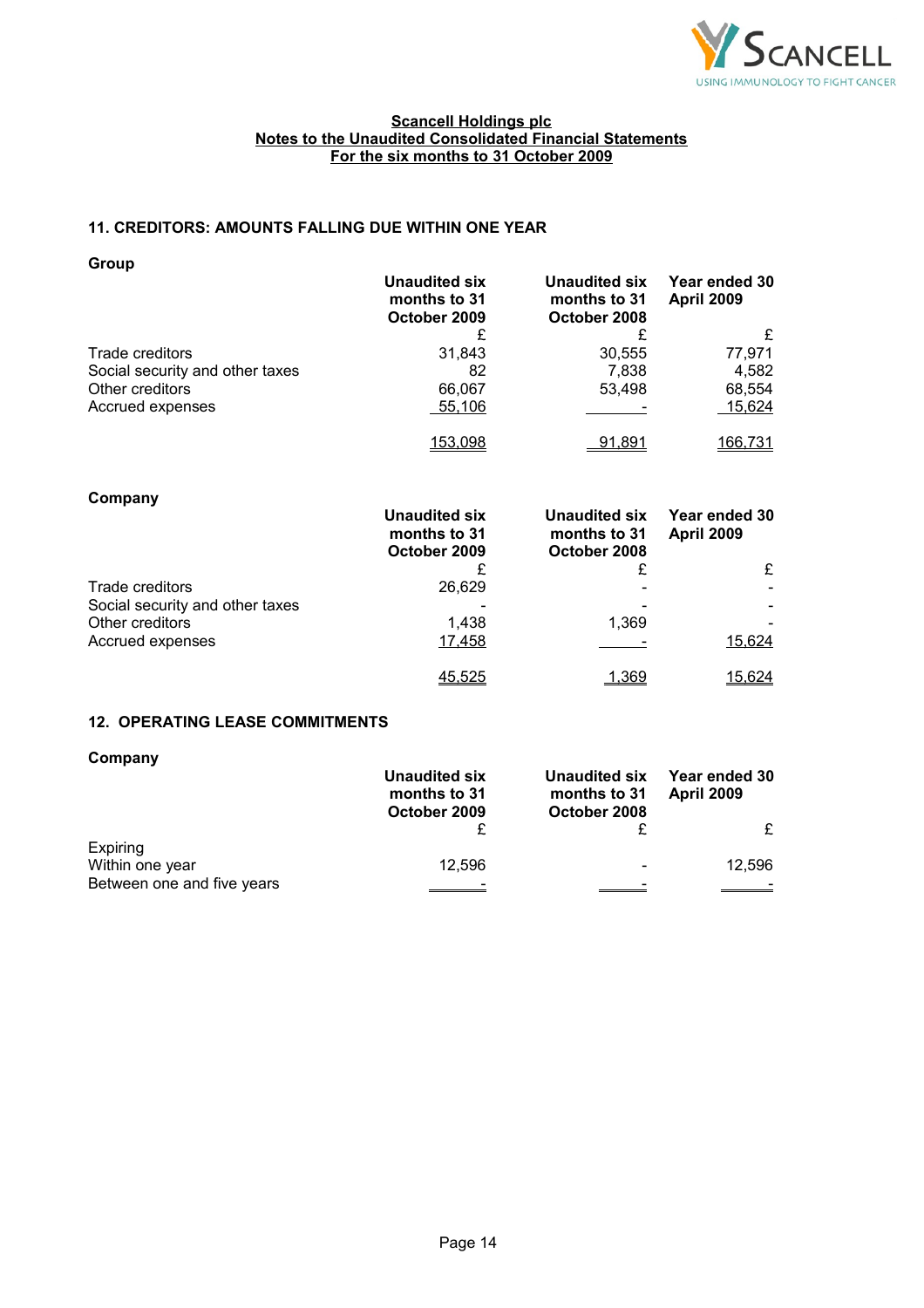

# **13. CALLED UP SHARE CAPITAL**

| Allotted, issued and<br>fully paid:<br>Number: | Class:             | Nominal<br>value: | Unaudited six<br>months to 31<br>October 2009 | Unaudited six<br>months to 31<br>October 2008 | Year ended<br>30 April 2009 |
|------------------------------------------------|--------------------|-------------------|-----------------------------------------------|-----------------------------------------------|-----------------------------|
| 10,275,551                                     | Ordinary<br>shares | 1p                | 102.756                                       | 102.022                                       | 102,756                     |
|                                                |                    |                   | 102,756                                       | 102,022                                       | 102.756                     |

On 3rd June 2008 the company issued 6,267,500 1p ordinary shares at par on the basis of 4 shares for every one share held in Scancell Limited.

On 15th July 2008 the company issued 1,335,548 1p ordinary shares at par on the basis of 4 shares for every one share held in Scancell Limited, in accordance with the drag along provisions. Following this transfer the merger of Scancell Limited and Scancell Holdings plc was complete.

On 22nd September 2008, the company was listed on the plus market and 2,599,170 Ordinary Shares of 1p each were issued as fully paid at a premium of 59p per share.

On 19 December 2008, the company issued 73,333 new shares of 1p each in lieu of advisory fees relating to the admission of the company onto the PLUS-quoted market, fully paid at a premium of 59p per share.

### **Share options**

The company had the following share options in place at 31 October 2009.

The Chairman, Mr D E Evans, was granted 304,000 options in Scancell Holdings Plc exercisable at 60 pence per share.

These options shall vest and become capable of exercise according to the following schedule:

| <b>Net Exit value</b> | Number of Shares Vested over which<br><b>Option Granted</b> |  |  |
|-----------------------|-------------------------------------------------------------|--|--|
| Between £5m & £15m    | 76.000                                                      |  |  |
| Between £15m & £25m   | 152.000                                                     |  |  |
| Over £25m             | 304.000                                                     |  |  |

The Company has granted options to subscribe for the Company's shares to various persons. The share options that were granted are as follows:

| Date granted  | <b>Exercise price</b> | Number of<br>shares |
|---------------|-----------------------|---------------------|
| April 2009    | 25p                   | 5,864               |
| December 2008 | 50 <sub>p</sub>       | 29,000              |
| January 2009  | 60 <sub>p</sub>       | 14,500              |
| April 2009    | 94 <sub>p</sub>       | 2,932               |
| December 2008 | £3.125                | 12,000              |
|               |                       | 64,296              |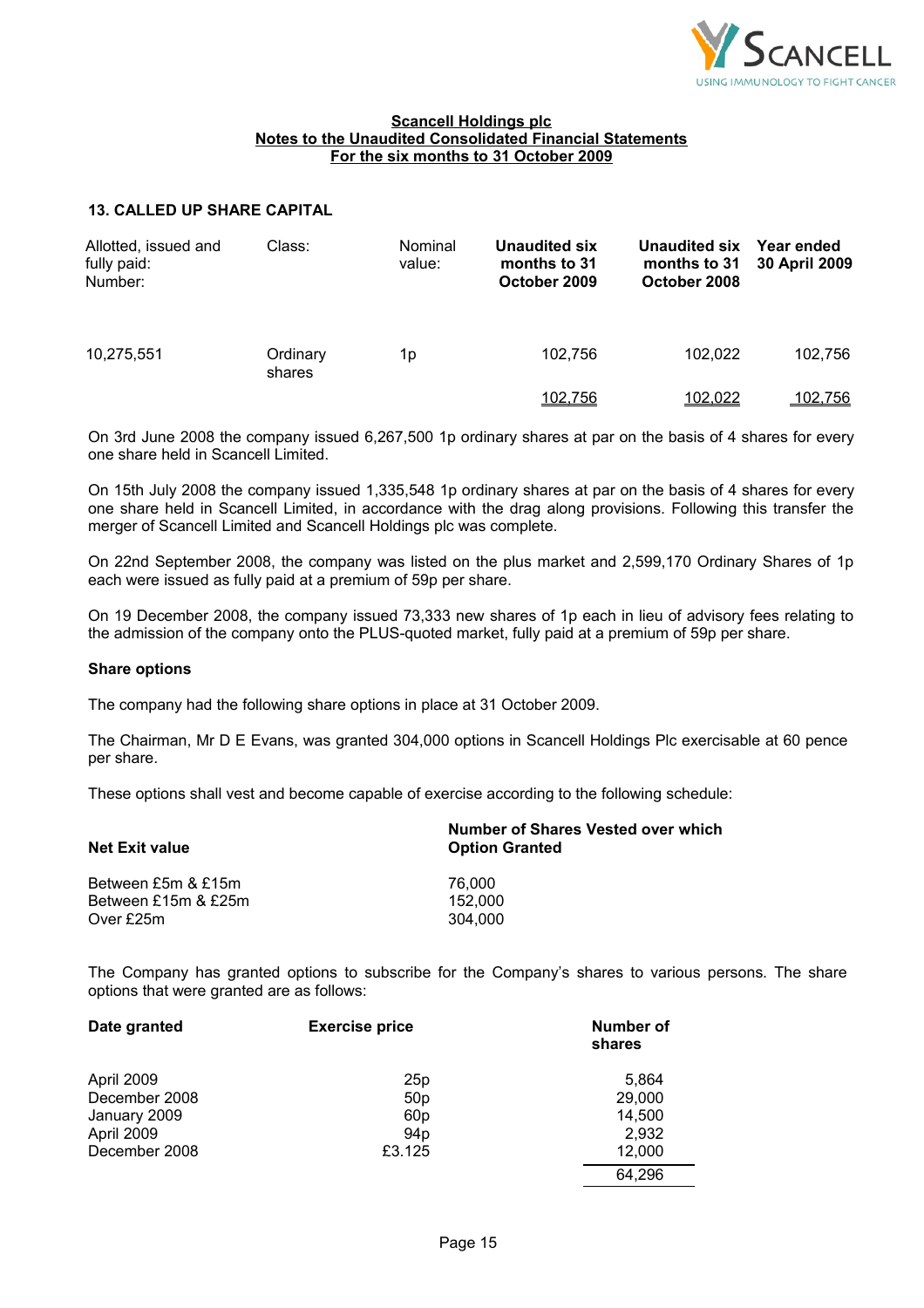

### **14. RESERVES**

# **For the six months ended 31 October 2009 Group**

|                                                   | Totals                  | Profit & Loss<br>A/c | <b>Share Premium</b> | Merger Reserve        |
|---------------------------------------------------|-------------------------|----------------------|----------------------|-----------------------|
|                                                   | £                       | £                    | £                    | £                     |
| At May 1st 2009                                   | 1,736,438               | (4,732,296)          | 1,425,306            | 5,043,428             |
| Deficit for the period                            | (594, 130)              | (594, 130)           |                      |                       |
| At 31 October 2009                                | 1,142,308               | (5,326,426)          | 1,425,306            | 5,043,428             |
| Company                                           |                         |                      |                      |                       |
|                                                   |                         | Totals               | Profit & Loss A/c    | <b>Share Premium</b>  |
| Profit for the period                             |                         | £<br>1,336,608       | £<br>(88, 698)       | 1,425,306             |
| Premium on share issue                            |                         | <u>(65,780)</u>      | (65, 780)            |                       |
| At 31 October 2009                                |                         | 1,270,828            | (154, 478)           | 1,425,306             |
| For the six months ended 31 October 2008<br>Group |                         |                      |                      |                       |
|                                                   | <b>Totals</b>           | Profit & Loss<br>A/c | <b>Share Premium</b> | <b>Merger Reserve</b> |
|                                                   | £                       | £                    | £                    | £                     |
| At May 1st 2008                                   | 971,163                 | (4,072,265)          |                      | 5,043,428             |
| Deficit for the period<br>Premium on share issue  | (218, 126)<br>1,533,510 | (218, 126)           | 1,533,510            |                       |
| Share issue expenses                              | (102, 571)              |                      | (102, 571)           |                       |
| At 31 October 2008                                | 2,183,976               | (4, 290, 391)        | 1,430,939            | 5,043,428             |
| Company                                           |                         |                      |                      |                       |
|                                                   |                         | <b>Totals</b>        | Profit & Loss A/c    | <b>Share Premium</b>  |

| TOTAIS    | PIUIIL & LUSS A/C            | Share Piemum     |
|-----------|------------------------------|------------------|
|           |                              |                  |
|           |                              |                  |
| 1.533.510 | $\qquad \qquad \blacksquare$ | 1.533.510        |
| (102.571) | -                            | (102, 571)       |
| 1.430.939 |                              | <u>1,430,939</u> |
|           |                              |                  |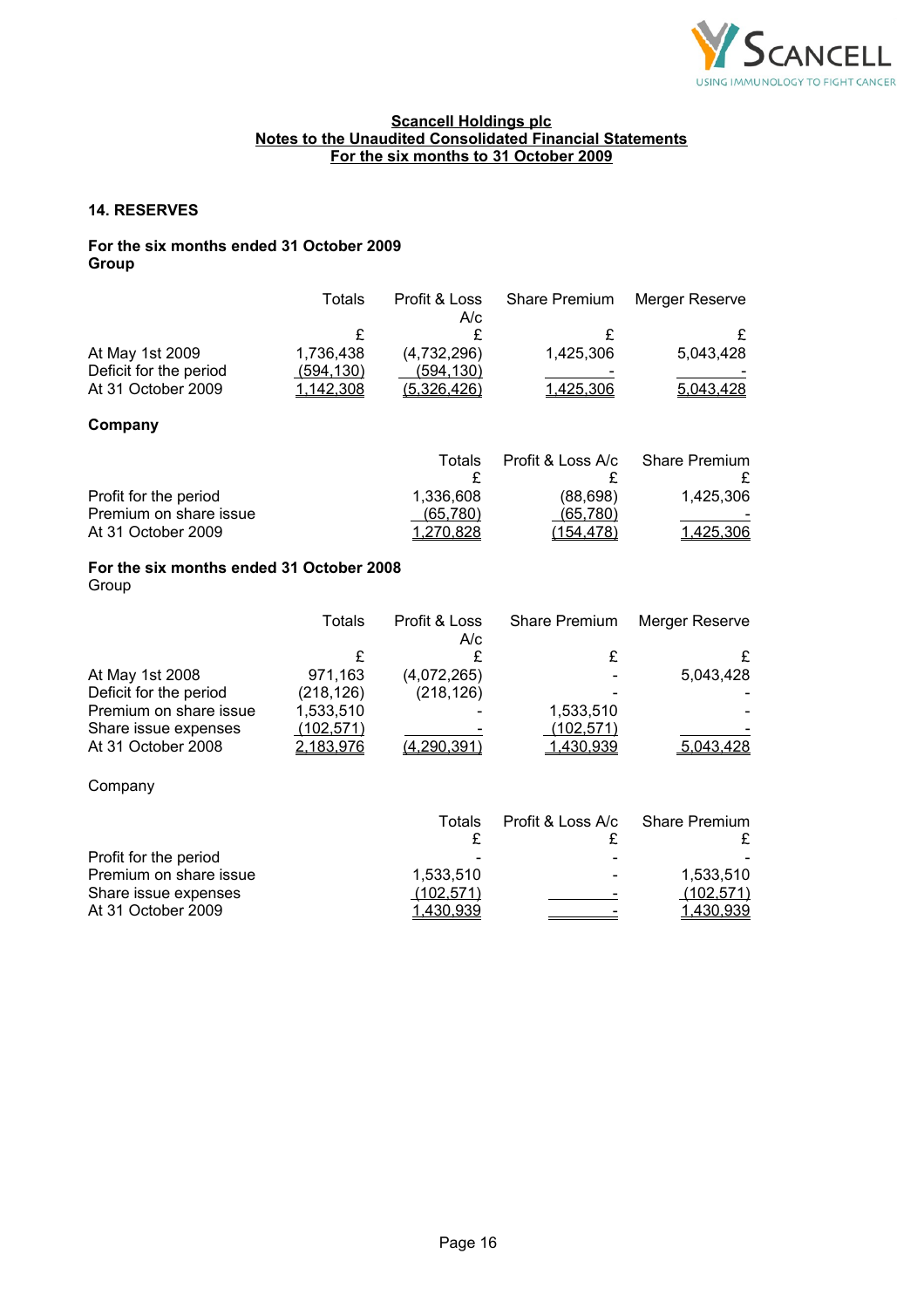

# **14. RESERVES (continued)**

# **For the year ended 30 April 2009 Group**

|                        | Totals     | Profit & Loss<br>A/c | <b>Share Premium</b> | Merger Reserve |
|------------------------|------------|----------------------|----------------------|----------------|
|                        |            |                      |                      |                |
| At May 1st 2008        | 971,163    | (4,072,265)          |                      | 5,043,428      |
| Deficit for the period | (660,031)  | (660, 031)           |                      |                |
| Premium on share issue | 1,576,776  |                      | 1,576,776            |                |
| Share issue expenses   | (151, 470) |                      | (151, 470)           |                |
| At 30 April 2009       | 1,736,438  | (4,732,296)          | 1,425,306            | 5,043,428      |

# **Company**

|                        | Totals     | Profit & Loss<br>A/c | Share Premium |
|------------------------|------------|----------------------|---------------|
|                        |            |                      | £             |
| Deficit for the period | (88, 698)  | (88, 698)            |               |
| Premium on share issue | 1,576,776  |                      | 1,576,776     |
| Share issue expenses   | (151, 470) |                      | (151, 470)    |
| At 31 October 2009     | 1,336,608  | (88, 698)            | 1,425,306     |

# **15. RELATED PARTY DISCLOSURES**

During the period the following directors provided consultancy services to the company as follows:

| Professor L Durrant | £28.750 | (31/10/2008: £12,555) (30/04/2009: £42,659) |                                         |
|---------------------|---------|---------------------------------------------|-----------------------------------------|
| Mr D Evans          | £15.000 | (31/10/2008: £15,000) (30/04/2009: £21,250) |                                         |
| Mr N J Evans        | £5.335  |                                             | (31/10/2008: £325) (30/04/2009: £8,520) |
| Dr R M Goodfellow   | £30.936 | (31/10/2008: £15,739) (30/04/2009: £48,059) |                                         |
| Mr T M Rippon       | £2.475  |                                             | (31/10/2008: £nil) (30/04/2009: 2,475)  |

At the period end the following balances were outstanding:

| Professor L Durrant | £nil    | $(31/10/2008; \text{\pounds}5,886)$ | (30/04/2009: £nil)                  |
|---------------------|---------|-------------------------------------|-------------------------------------|
| Mr D Evans          | £15.000 | (31/10/2008: £15,000)               | (30/04/2009: £6,250)                |
| Mr N J Evans        | £nil    | (31/10/2008: £nil)                  | $(30/04/2009; \text{\pounds}3,100)$ |
| Dr R M Goodfellow   | £6.069  | $(31/10/2008; \text{\pounds}6.371)$ | $(30/04/2009; \text{\pounds}6.068)$ |
| Mr T M Rippon       | £2.888  | (31/10/2008: £nil)                  | (30/04/2009: £nil)                  |

All of the above were conducted on normal commercial terms.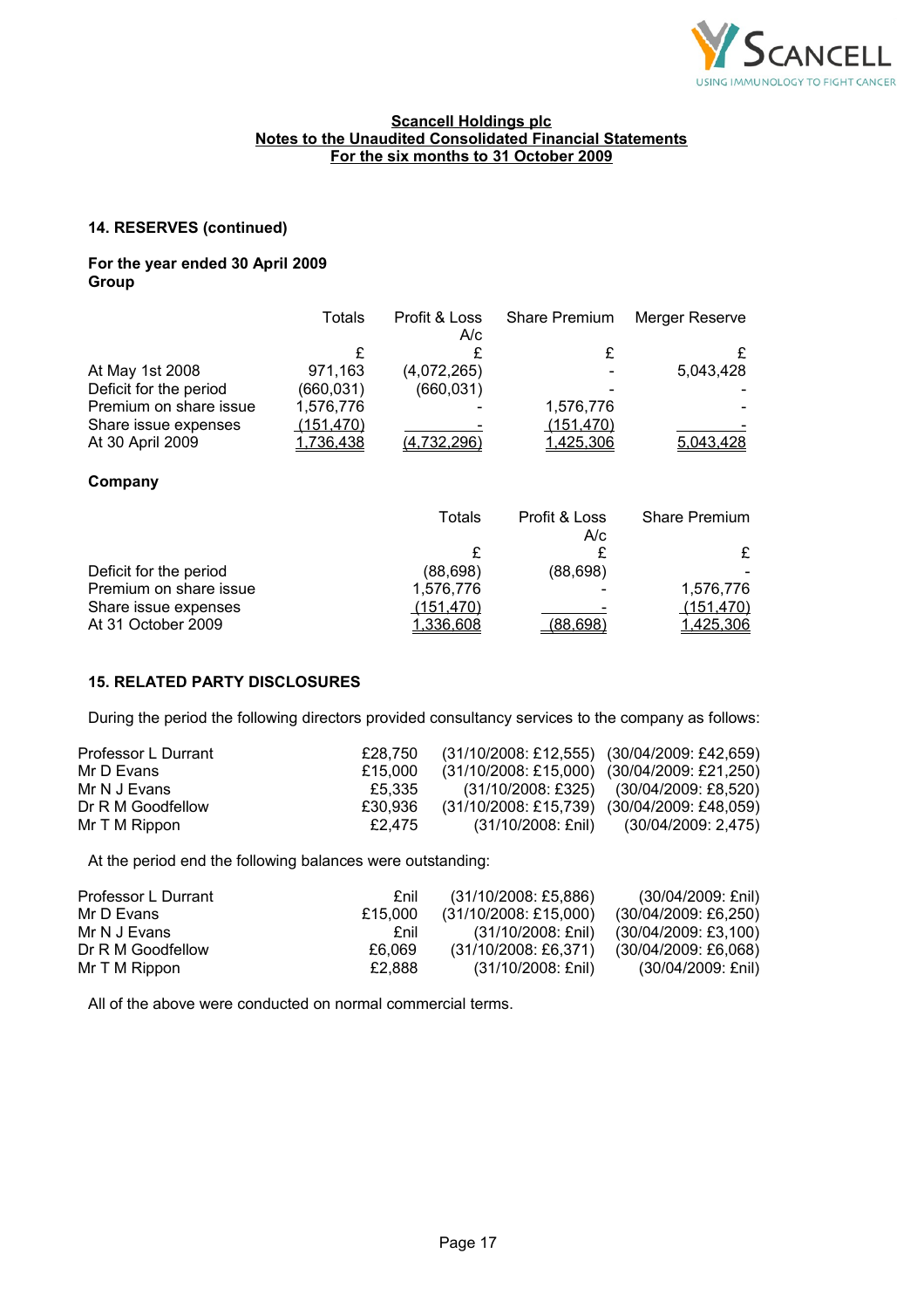

# **16. RECONCILIATION OF MOVEMENTS IN SHAREHOLDERS' FUNDS**

**Group**

|                                     | Unaudited six<br>months to 31<br>October 2009 | Unaudited six<br>months to 31<br>October 2008 | Year ended 30<br><b>April 2009</b> |
|-------------------------------------|-----------------------------------------------|-----------------------------------------------|------------------------------------|
|                                     |                                               |                                               | £                                  |
| Loss for the financial year         | (594, 130)                                    | (218,126)                                     | (660, 031)                         |
| Share capital issued                |                                               | 1,559,502                                     | 1,603,502                          |
| Share issue expenses                |                                               | (102, 571)                                    | <u>(151,470)</u>                   |
| Net addition to shareholders' funds | (594, 130)                                    | 1,238,805                                     | 792.001                            |
| Opening shareholders' funds         | <u>1,839,194</u>                              | <u>1,047,193</u>                              | <u>1,047,193</u>                   |
| <b>Closing shareholders' funds</b>  | 1.245.064                                     | <u>2,285,998</u>                              | 1,839,194                          |

| Company |
|---------|
|---------|

|                                            | <b>Unaudited six</b><br>months to 31<br>October 2009<br>(65, 780) | Unaudited six<br>months to 31<br>October 2008 | Year ended 30<br><b>April 2009</b> |
|--------------------------------------------|-------------------------------------------------------------------|-----------------------------------------------|------------------------------------|
|                                            |                                                                   |                                               | £                                  |
| Loss for the financial year                |                                                                   |                                               | (88, 698)                          |
| Share capital issued                       |                                                                   | 1,559,502                                     | 1,603,502                          |
| Share issue expenses                       |                                                                   | (102,571)                                     | (151, 470)                         |
| Share capital issued to subsidiary company |                                                                   | 76,030                                        | 76,030                             |
| Net addition to shareholders' funds        | (65, 780)                                                         | 1,532,961                                     | 1,439,364                          |
| Opening shareholders' funds                | 1,439,364                                                         |                                               |                                    |
| <b>Closing shareholders' funds</b>         | 1,373,584                                                         | <u>1,532,961</u>                              | 1,439,364                          |

# **17. RECONCILIATION OF OPERATING LOSSES TO NET CASH OUTFLOW FROM OPERATING ACTIVITIES**

|                                            | Unaudited six<br>months to 31<br>October 2009 | Unaudited six<br>months to 31<br>October 2008 | Year ended 30<br><b>April 2009</b> |
|--------------------------------------------|-----------------------------------------------|-----------------------------------------------|------------------------------------|
|                                            |                                               |                                               | £                                  |
| Operating loss                             | (629, 788)                                    | (263,929)                                     | (902, 226)                         |
| Depreciation charges                       | 11.324                                        | 10.923                                        | 27,770                             |
| Government grants                          | (37,500)                                      |                                               | (212,500)                          |
| Decrease/(Increase) in debtors             | 82.445                                        | (8,710)                                       | (207, 494)                         |
| Increase in creditors                      | (13, 633)                                     | 3,539                                         | 78,380                             |
| Net cash outflow from operating activities | (587, 152)                                    | <u>(258,177)</u>                              | (1,216,070)                        |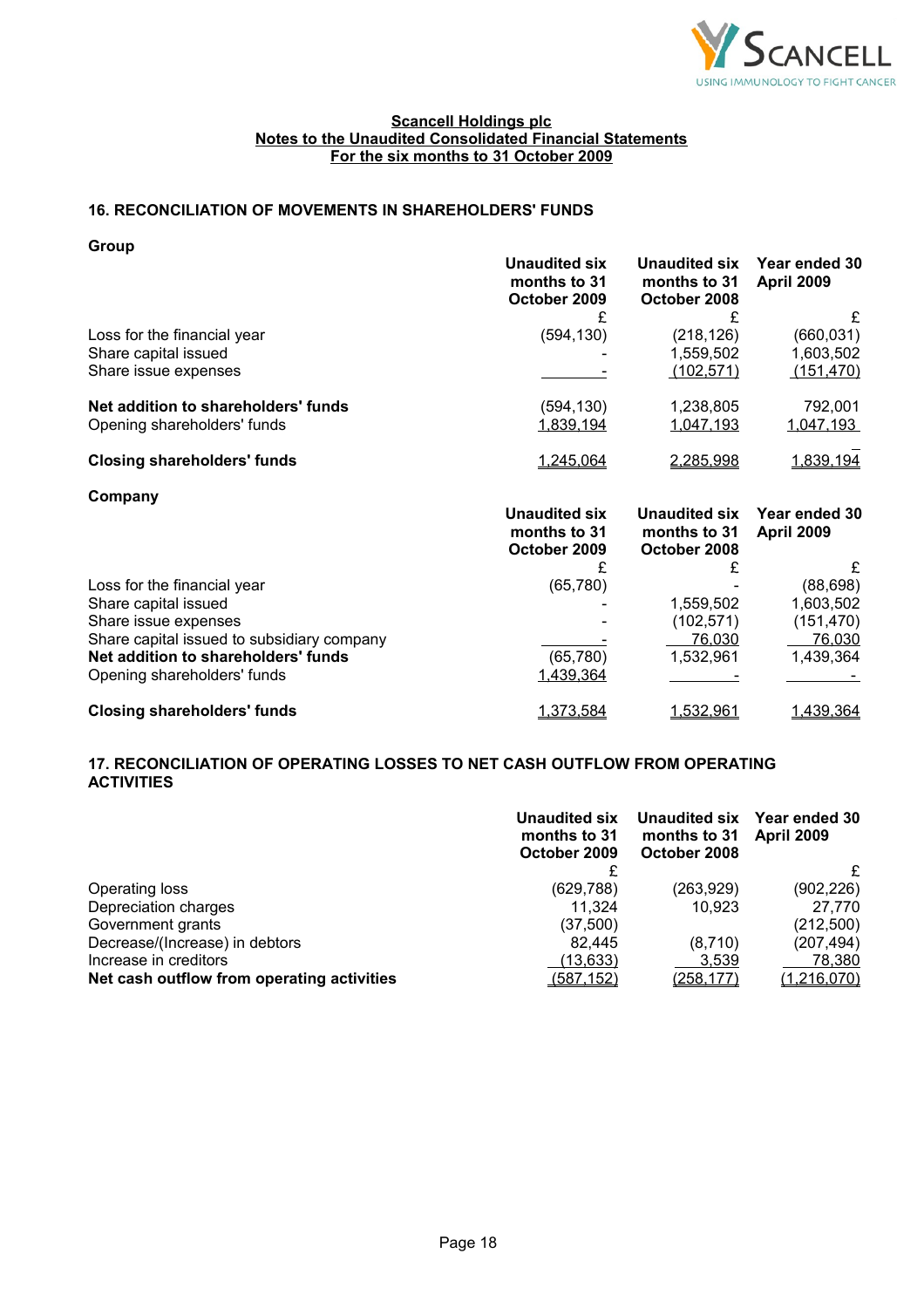

| 18. ANALYSIS OF CASH FLOWS FOR HEADINGS NETTED IN THE CASH FLOW STATEMENT |                  |                                                      |                              |                                           |  |
|---------------------------------------------------------------------------|------------------|------------------------------------------------------|------------------------------|-------------------------------------------|--|
|                                                                           |                  | <b>Unaudited six</b><br>months to 31<br>October 2009 | months to 31<br>October 2008 | Unaudited six Year ended 30<br>April 2009 |  |
|                                                                           |                  | £                                                    | £                            | £                                         |  |
| Returns on investment and servicing of<br>finance                         |                  |                                                      |                              |                                           |  |
| Interest received                                                         |                  | 1,782                                                | $-23,978$                    | 57,282                                    |  |
| Net cash inflow for returns on investments<br>and servicing of finance    |                  | 1,782                                                | 23,978                       | 57,282                                    |  |
| <b>Financing</b>                                                          |                  |                                                      |                              |                                           |  |
| Share issue                                                               |                  |                                                      | 1,559,502                    | 1,603,502                                 |  |
| Share issue expenses                                                      |                  |                                                      | (102, 571)                   | (151, 470)                                |  |
| Government grant<br>Net cash inflow from financing                        |                  | 37,500<br>37,500                                     | 1,456,931                    | 212,500<br>1,664,532                      |  |
| <b>19. ANALYSIS OF CHANGES IN NET DEBT</b>                                |                  |                                                      |                              |                                           |  |
| For the six months ended 31 October 2009                                  |                  |                                                      |                              |                                           |  |
|                                                                           | At 01.05.09<br>£ | Cash flow<br>£                                       | At 31.10.09<br>£             |                                           |  |
|                                                                           |                  |                                                      |                              |                                           |  |
| Net cash:<br>Cash in bank and in hand                                     | 1,519,070        | (414, 841)                                           | 1,104,229                    |                                           |  |
|                                                                           |                  |                                                      |                              |                                           |  |
|                                                                           | 1,519,070        | (414, 841)                                           | 1,104,229                    |                                           |  |
| Total                                                                     | 1,519,070        | (414, 841)                                           | 1,104,229                    |                                           |  |
| For the six months ended 31 October 2008                                  |                  |                                                      |                              |                                           |  |
|                                                                           | At 01.05.08      | Cash flow                                            | At 31.10.08                  |                                           |  |
|                                                                           | £                | £                                                    | £                            |                                           |  |
| Net cash:                                                                 |                  |                                                      |                              |                                           |  |
| Cash in bank and in hand                                                  | 997,747          | 1,222,732                                            | 2,220,479                    |                                           |  |
|                                                                           | 997,747          | 1,222,732                                            | 2,220,479                    |                                           |  |
| Total                                                                     | 997,747          | <u>1,222,732</u>                                     | 2,220,479                    |                                           |  |
|                                                                           |                  |                                                      |                              |                                           |  |
| For the year ended 30 April 2009                                          | At 01.05.08      | Cash flow                                            | At 30.04.09                  |                                           |  |
|                                                                           | £                | £                                                    | £                            |                                           |  |
| Net cash:                                                                 |                  |                                                      |                              |                                           |  |
| Cash in bank and in hand                                                  | 997,747          | 521,323                                              | 1,519,070                    |                                           |  |
|                                                                           | 997,747          | 521,323                                              | 1,519,070                    |                                           |  |
| Total                                                                     | 997,747          | 521,323                                              | 1,519,070                    |                                           |  |
|                                                                           |                  |                                                      |                              |                                           |  |